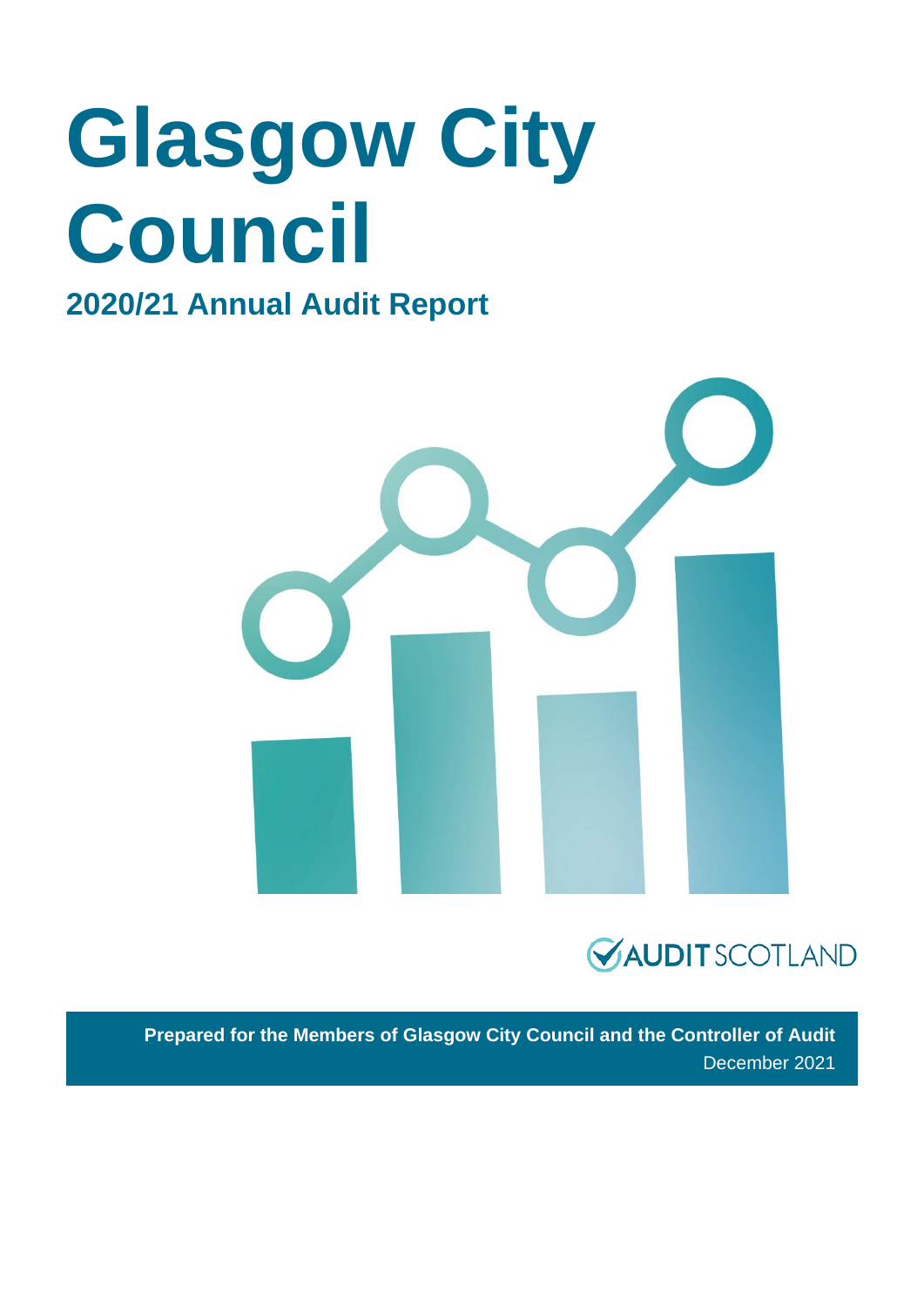# **Contents**

| Key messages                        | 3  |
|-------------------------------------|----|
| <b>Introduction</b>                 | 5  |
| 1. Audit of 2020/21 annual accounts | 8  |
| 2. Financial management             | 13 |
| 3. Financial sustainability         | 20 |
| 4. Governance and transparency      | 23 |
| 5. Best Value                       | 25 |
| <b>Appendix 1</b>                   | 29 |
| <b>Appendix 2</b>                   | 32 |
| <b>Appendix 3</b>                   | 39 |
| <b>Appendix 4</b>                   | 41 |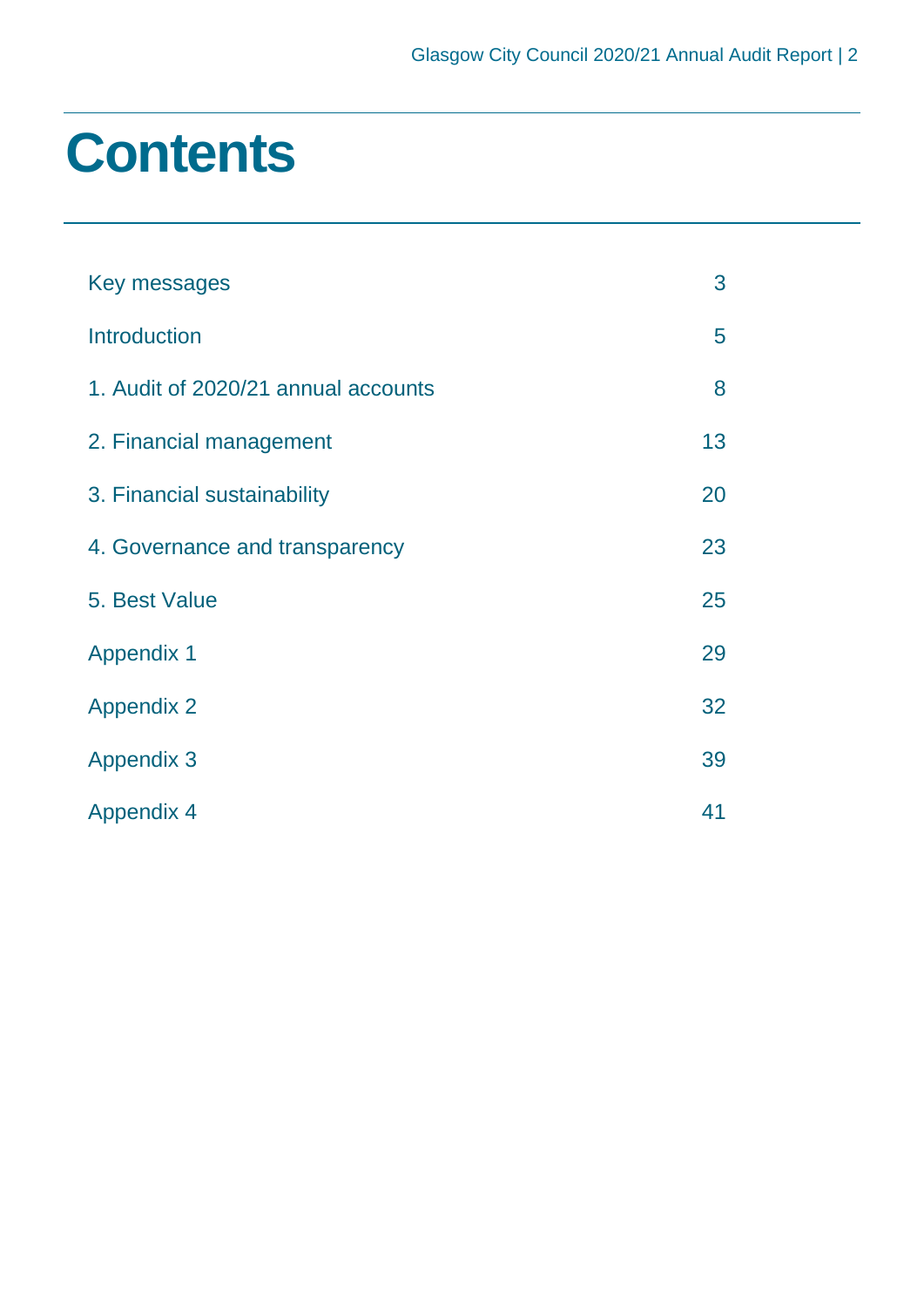# <span id="page-2-0"></span>**Key messages**

# **2020/21 annual accounts**

- **1** Our audit opinions on the annual accounts of the council and its group are unqualified.
- **2** The impact of Covid-19 created additional challenges for both council and audit staff throughout the audit, with key dates in the financial reporting process updated to reflect the revised statutory deadlines.

# **Financial management**

- **3** The council has appropriate and effective financial management arrangements in place. Strong budgeting, financial monitoring and reporting processes are aligned to its corporate priorities with a focus on delivery of key outcomes. For 2020/21 services reported an overspend £1.0 million (0.1%) against the revised budget.
- **4** Managing the financial impact of Covid-19 has been effectively incorporated into the council's existing financial management arrangements. The council delivered 70% of its £35.1 million planned savings. The shortfall was met through a combination of additional funding from the Scottish Government and services implementing alternative actions to mitigate budget pressures.
- **5** While Covid-19 has delayed the delivery of the Investment Programme, the council does not anticipate any significant impact on costs or ongoing service delivery. The council's programme management and governance arrangements will be key in managing project risks around costs and future service delivery.
- **6** There is scope for improvement in the key financial controls in relation to user access to the main finance system and in reviewing financial journals.

# **Financial Sustainability**

- **7** The Covid-19 pandemic has had a significant impact on the short-term finances of the council and the impact of this on medium/longer term planning has still to be evaluated.
- **8** Going forward the council will find it more difficult to make the levels of savings as it has in recent years while maintaining similar levels of service provision. The council's recovery and renewal programme presents an opportunity for the council to address identified funding gaps. Council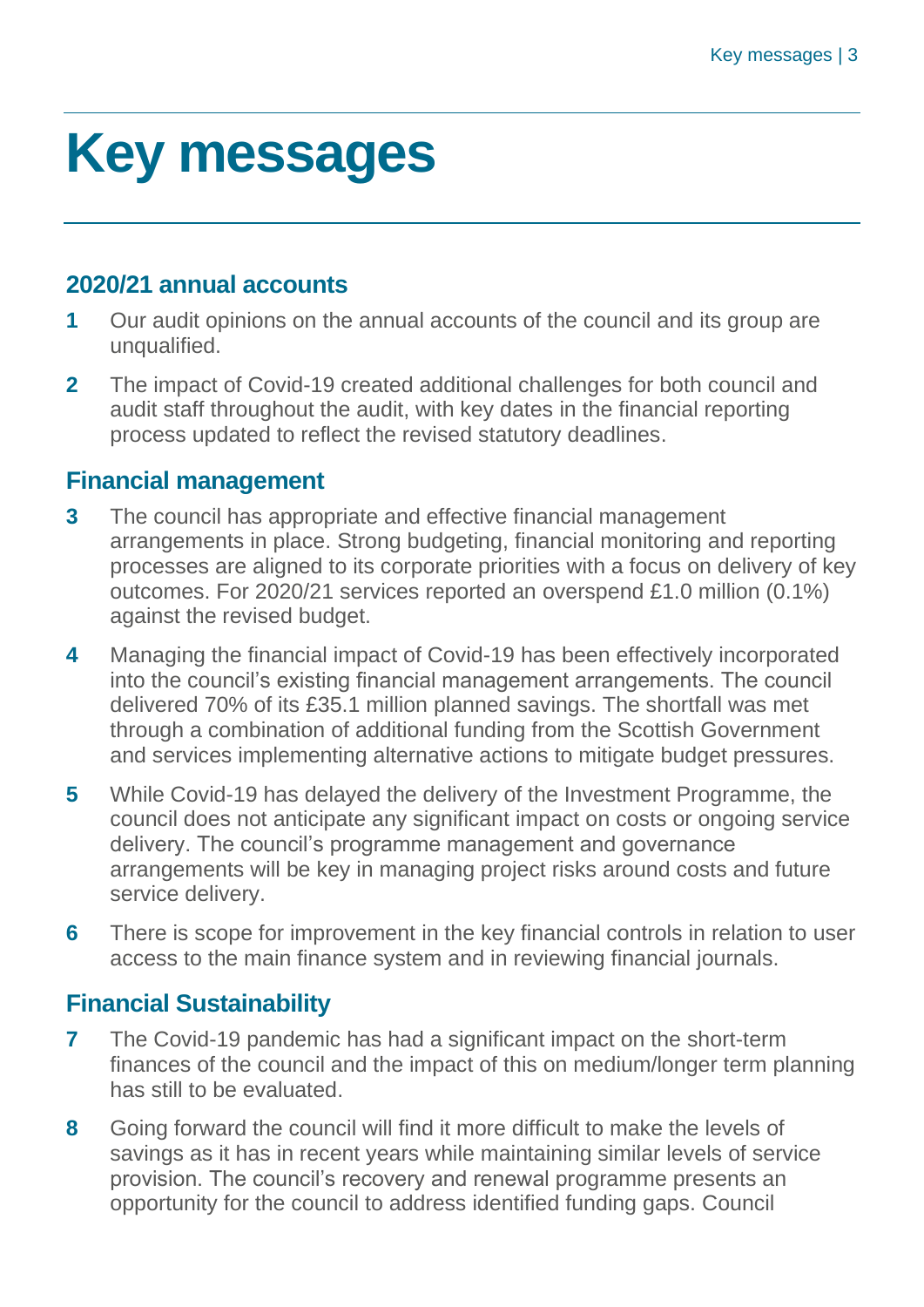members should recognise that, in delivering a successful renewal programme, the council will face some difficult decisions around service provision.

# **Governance and transparency**

- **9** The council's governance arrangements support effective scrutiny, challenge and informed decision making. Governance and scrutiny arrangements put in place in in response to the impact of Covid-19 were appropriate and supported good governance.
- **10** The Covid-19 pandemic has significantly delayed progress on the council's job evaluation exercise, with an estimated earliest date of completion of October 2023.

# **Best Value**

**11** The council has an appropriate and effective best value framework in place, including arrangements for following the public pound. The council remains on target to deliver its Strategic Plan.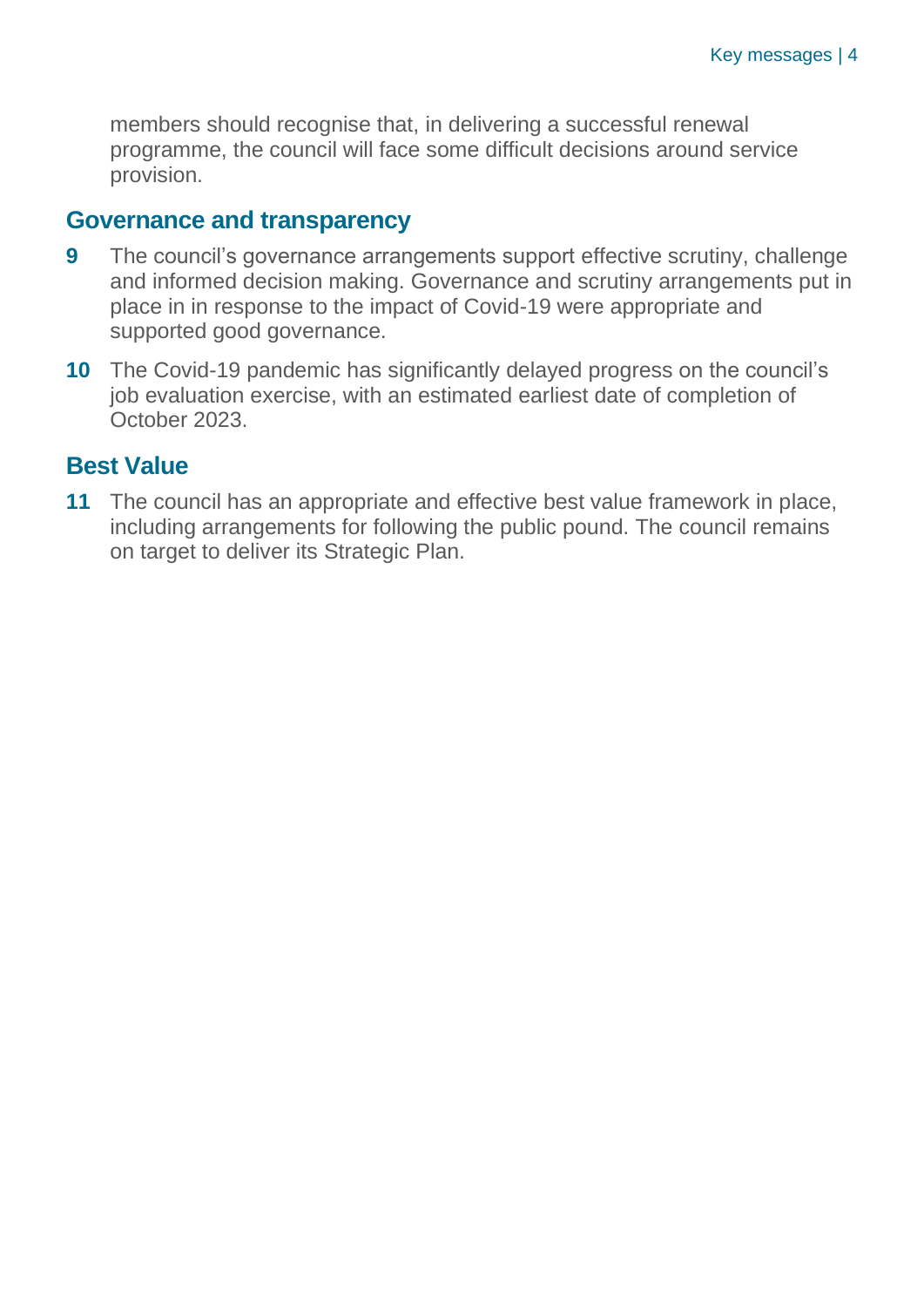# <span id="page-4-0"></span>**Introduction**

**1.** This report summarises the findings arising from the 2020/21 audit of Glasgow City Council (the council) and its group.

**2.** The scope of the audit was set out in our 2020/21 Annual Audit Plan presented to the 4 August 2021 meeting of the Finance and Audit Scrutiny Committee (FASC). This report comprises the findings from:

- an audit of the annual accounts
- consideration of the four audit dimensions that frame the wider scope of public audit set out in the [Code of Audit Practice 2016](http://www.audit-scotland.gov.uk/report/code-of-audit-practice-2016) namely, financial management, financial sustainability, governance and transparency and value for money.
- **3.** The main elements of our audit work in 2020/21 have been:
	- an audit of the annual accounts of the council and its group and the issue of independent auditor's reports setting out our opinions
	- a review of the council's key financial systems
	- follow-up work on our 2017/18 Best Value Assurance Report (BVAR)
	- consideration of the four audit dimensions.

**4.** The global coronavirus pandemic has had a considerable impact on the council and its operations during 2020/21. The council has focussed on supporting the most vulnerable within the community while sustaining as far as possible existing service provision. Restrictions imposed due to the pandemic has resulted in council facilities being closed for long periods, the redesign of existing services, introduction of new services and the introduction of new working methods such as home working. Risks related to the financial impact of the pandemic were included in our Annual Audit Plan.

# **Adding value through the audit**

**5.** We add value to the council through the audit by:

• regular meeting with management to discuss current issues and share knowledge and insights from the wider public sector, particularly around the impact of Covid-19. We also presented to the Finance and Audit Scrutiny Committee on key challenges in the Covid-19 environment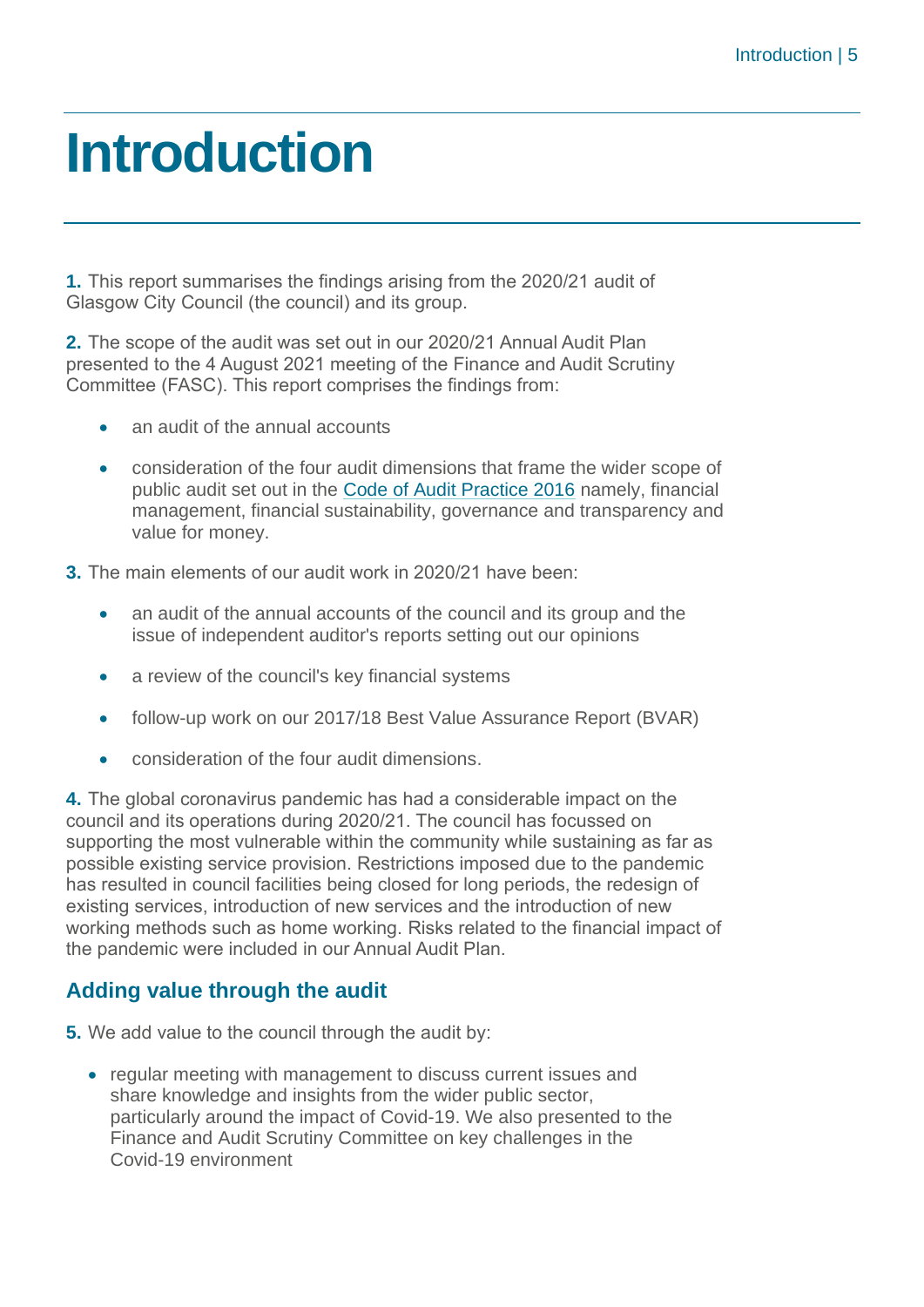- identifying and providing insight on significant risks, and making clear and relevant recommendations
- sharing intelligence and good practice through our national reports and good practice guides
- providing clear and focused conclusions on the appropriateness, effectiveness and impact of corporate governance, performance management arrangements and financial sustainability.

# **Responsibilities and reporting**

**6.** The council has primary responsibility for ensuring the proper financial stewardship of public funds. This includes preparing annual accounts that are in accordance with proper accounting practices.

**7.** The council is also responsible for compliance with legislation, and putting arrangements in place for governance, propriety and regularity that enable it to successfully deliver its objectives.

**8.** Our responsibilities as independent auditor appointed by the Accounts Commission are established by the Local Government in Scotland Act 1973, the [Code of Audit Practice 2016](http://www.audit-scotland.gov.uk/report/code-of-audit-practice-2016) and supplementary guidance, and International Standards on Auditing in the UK.

**9.** As public sector auditors we give independent opinions on the annual accounts. Additionally, we conclude on:

- the effectiveness of the council's performance management arrangements,
- the suitability and effectiveness of corporate governance arrangements and financial position,
- the arrangements for securing financial sustainability, and
- Best Value arrangements.

**10.** Further details of the respective responsibilities of management and the auditor can be found in the [Code of Audit Practice 2016](http://www.audit-scotland.gov.uk/report/code-of-audit-practice-2016) and supplementary guidance.

**11.** This report raises matters from our audit. Weaknesses or risks identified are only those which have come to our attention during our normal audit work and may not be all that exist. Communicating these does not absolve management from its responsibility to address the issues we raise and to maintain adequate systems of control.

**12.** Our annual audit report contains an agreed action plan at [Appendix 1](#page-28-0) setting out specific recommendations, responsible officers and dates for implementation. It also includes outstanding actions from last year and the steps being taken to implement them.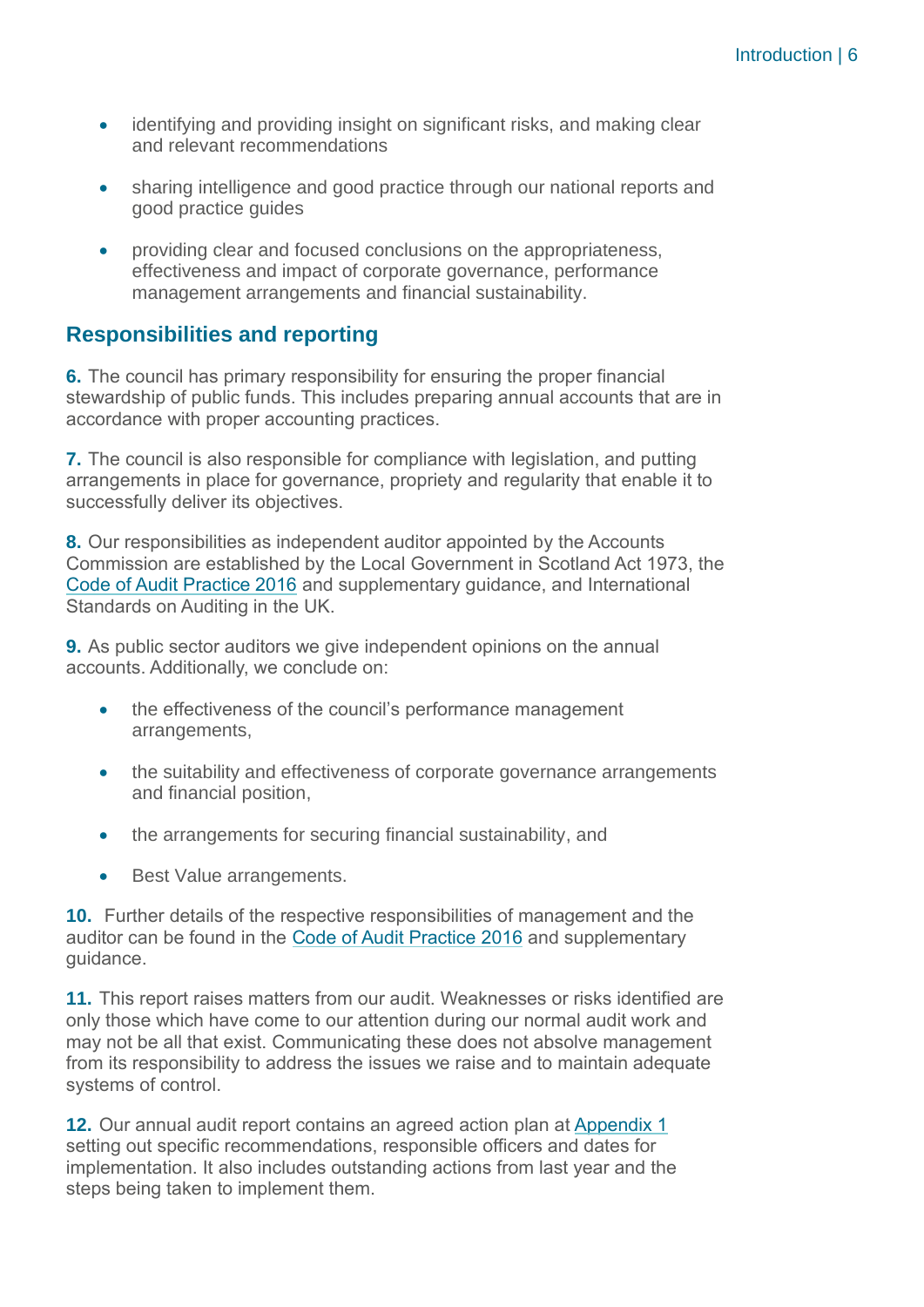**13.** [Appendix 3](#page-38-0) sets out how we have met the additional reporting requirements for the council as an EU Public Interest Entity.

# **Auditor Independence**

**14.** Auditors appointed by the Accounts Commission or Auditor General must comply with the Code of Audit Practice and relevant supporting guidance. When auditing the financial statements auditors must comply with professional standards issued by the Financial Reporting Council and those of the professional accountancy bodies. We can confirm that we comply with the Financial Reporting Council's Ethical Standard. We can also confirm that we have not undertaken any non-audit related services and therefore the 2020/21 audit fee of £658,260 as set out in our Annual Audit Plan remains unchanged. We are not aware of any relationships that could compromise our objectivity and independence.

**15.** This report is addressed to both the council and the Controller of Audit and will be published on Audit Scotland's website [www.audit-scotland.gov.uk](http://www.audit-scotland.gov.uk/) in due course. We would like to thank the management and staff who have been involved in our work for their cooperation and assistance during the audit.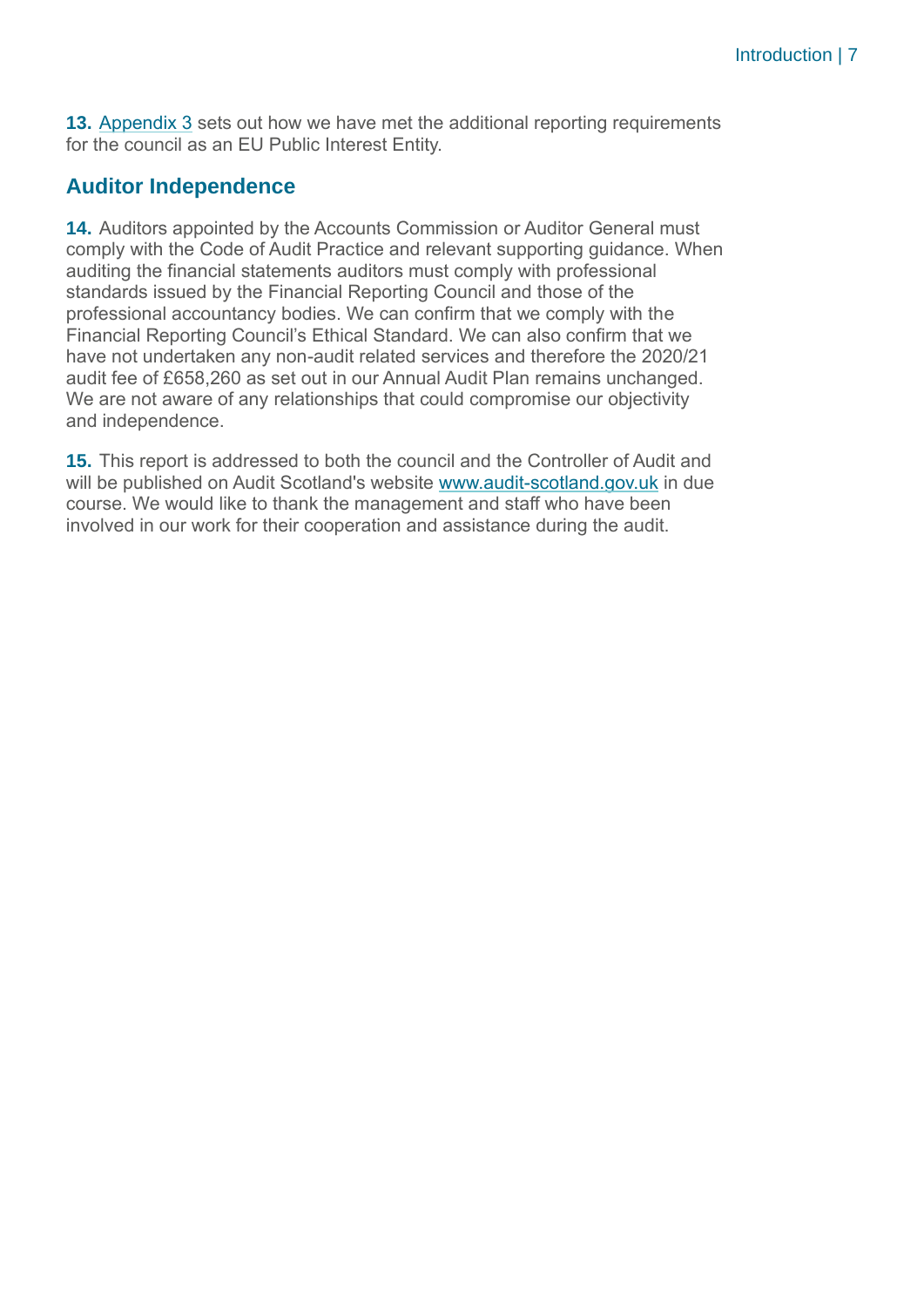# <span id="page-7-0"></span>**1. Audit of 2020/21 annual accounts**

The principal means of accounting for the stewardship of resources and performance

# **Main judgements**

Our audit opinions on the annual accounts of the council and its group are unqualified.

The impact of Covid-19 created additional challenges for both council and audit staff throughout the audit, with key dates in the financial reporting process updated to reflect the revised statutory deadlines.

# **Our audit opinions on the annual accounts are unqualified**

**16.** The accounts for the council and its group for the year ended 31 March 2021 were considered at the Finance and Audit Scrutiny Committee (FASC) on 1 December 2021 and approved by the City Administration Committee (CAC) on 2 December 2021. As reported in the independent auditor's report:

- the financial statements give a true and fair view of the state of affairs and of the income and expenditure of the council and its group for the year to 31 March 2021, and were properly prepared in accordance with the financial reporting framework
- the audited part of the remuneration report, management commentary and the annual governance statement were all consistent with the financial statements and properly prepared in accordance with the relevant regulations and guidance.

# **Covid-19 delayed the audit of the annual accounts**

**17.** Schedule 6 of the Coronavirus (Scotland) Act 2020 extended the administrative deadlines for local government bodies to submit accounts for audit, and also the consideration and approval of audited accounts. We received accounts for audit in June 2021, in line with our proposed timetable for the audit of the financial statements. Due to the working restrictions arising from the Covid-19 pandemic and the need to maintain the quality of our audit in a remote working environment we agreed a revised timetable with council officers on the delivery of our audit fieldwork for completion by November 2021. The audited accounts were approved by the CAC in December 2021.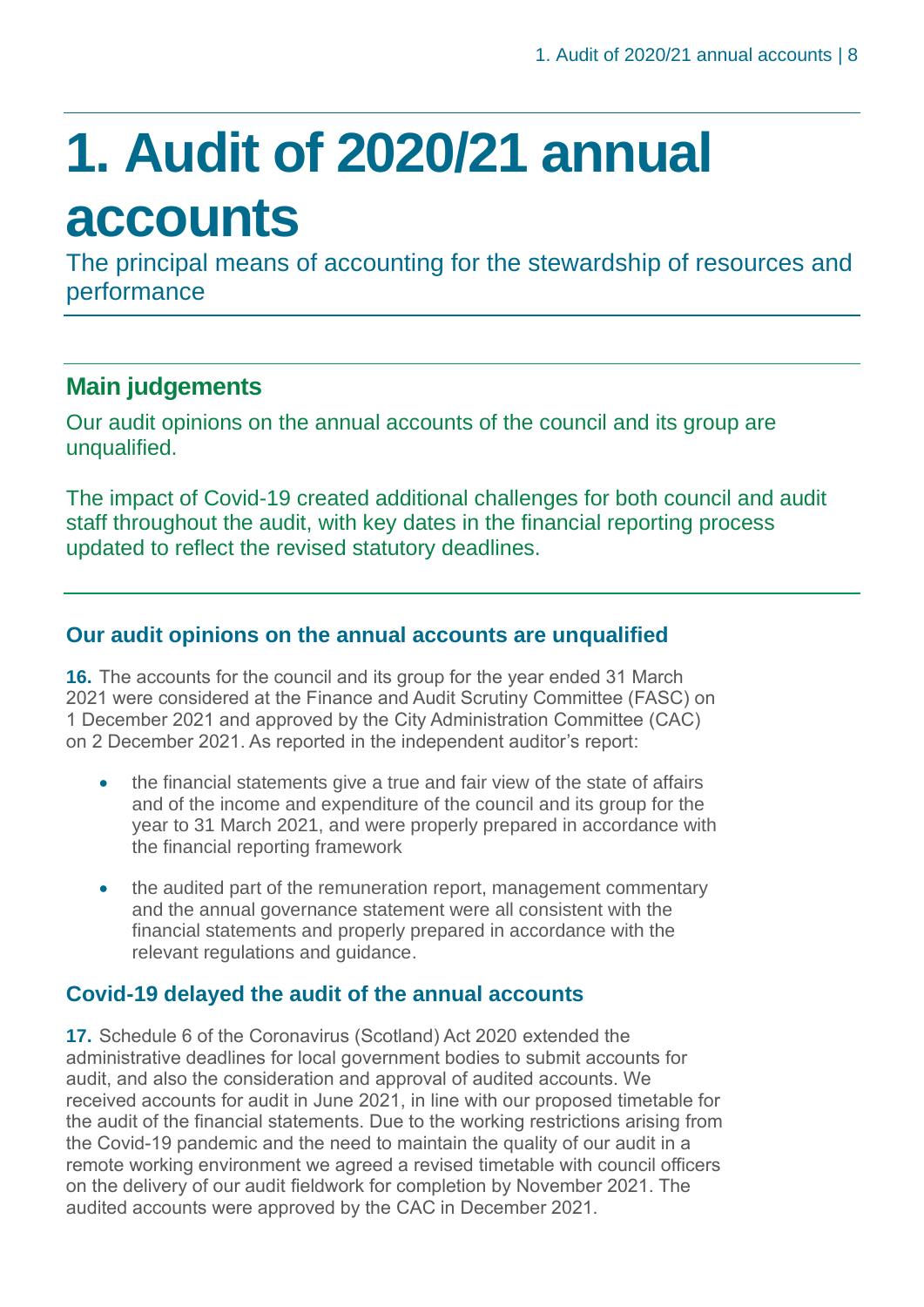**18.** The working papers provided with the unaudited accounts were of a good standard and finance staff provided excellent support to the audit team during the audit. This helped ensure that the audit of the annual accounts process ran smoothly. We recognise that during this period officers have been working under significant additional pressures arising from Covid-19.

### **There were no objections raised to the annual accounts**

**19.** The Local Authority Accounts (Scotland) Regulations 2014 require local government bodies to publish a public notice on its website that includes details of the period for inspecting and objecting to the accounts. This must remain on the website throughout the inspection period. The council complied with the regulations and there were no objections to the 2020/21 accounts.

#### **Whole of Government Accounts have been delayed at a UK level**

**20.** The National Audit Office (NAO) has advised that, due to the late completion of 2019/20 Whole of Government Accounts (WGA), the process for 2020/21 is running late. A timetable has yet to be agreed and councils have been unable to submit consolidation packs for audit. When a timetable is agreed, we will carry out our audit procedures on the consolidation pack and submit the required assurance statement to the NAO.

### **Materiality**

**21.** We apply the concept of materiality in both planning and performing the audit and in evaluating the effect of identified misstatements on the audit and of uncorrected misstatements, if any, on the financial statements and in forming the opinion in the auditor's report. We identify a benchmark on which to base overall materiality, such as gross expenditure, and apply what we judge to be the most appropriate percentage level for assessing materiality values.

**22.** The determination of materiality is based on professional judgement and is informed by our understanding of the entity and what users are likely to be most concerned about in the annual accounts. In assessing performance materiality, we have considered factors such as our findings from previous audits, any changes in business processes and the entity's control environment including fraud risks.

**23.** Our initial assessment of materiality for the annual accounts was carried out during the planning phase of the audit. Following a review on receipt of the unaudited annual accounts materiality levels remain unchanged and are summarised in [Exhibit 1.](#page-9-0)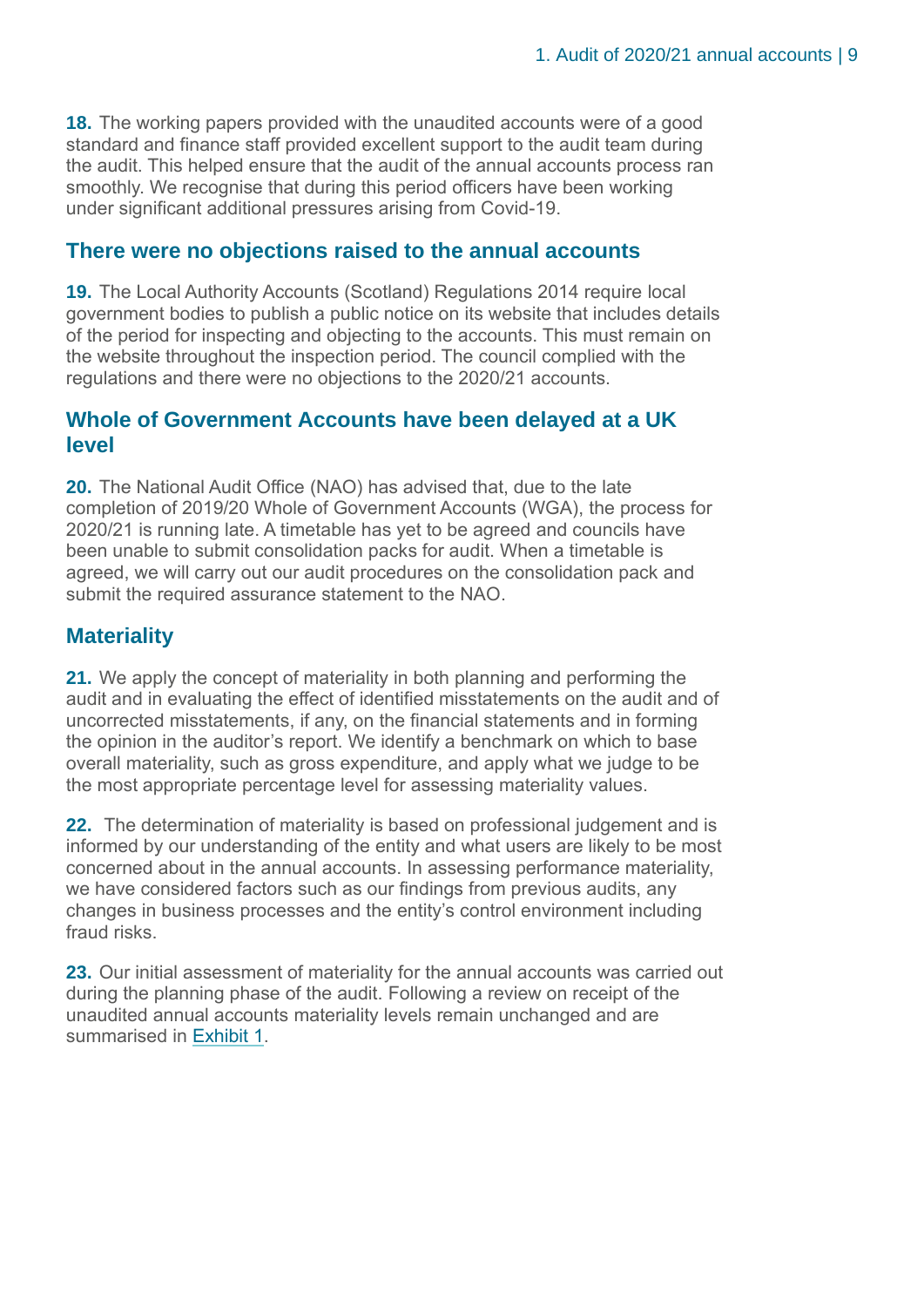#### <span id="page-9-0"></span>**Exhibit 1 Materiality values**

| <b>Materiality level</b>                         | <b>Amount</b> |
|--------------------------------------------------|---------------|
| <b>Glasgow City Council Financial Statements</b> |               |
| <b>Overall materiality</b>                       | £26 million   |
| Performance materiality                          | £17 million   |
| Reporting threshold                              | £0.25 million |
| <b>Group Financial Statements</b>                |               |
| <b>Overall materiality</b>                       | £27 million   |
| Performance materiality                          | £18 million   |
| Reporting threshold                              | £0.25 million |
|                                                  |               |

Source: Audit Scotland

# **Appendix 2 identifies the main risks of material misstatement and our audit work performed to address these**

**24.** Appendix 2 [provides our assessment of the risks of material misstatement](#page-31-0)  [in the annual accounts and any wider audit dimension risks. These risks](#page-31-0)  [influence our overall audit strategy, the allocation of staff resources to the audit](#page-31-0)  [and indicate how the efforts of the team were directed. The appendix identifies](#page-31-0)  [the work we undertook to address these risks and our conclusions from this](#page-31-0)  [work. W](#page-31-0)e have no significant issues to report from our work on the risks of material misstatement highlighted in our 2020/21 Annual Audit Plan.

# **Other areas of audit focus**

**25.** Disclosures around accounting for capital financing can be complex and officers reviewed relevant disclosures for the 2020/21 financial statements with a view to making them less complex where possible. We reviewed the capital financing disclosures within the financial statements and concluded that they are in line with the Code of Audit Practice.

**26.** There is a significant degree of subjectivity in the determination of the level of debt impairment. The impact of Covid-19 could affect future debt collection rates of the council and this could have a material impact the calculation of debt impairment. From our audit work we found that the assumptions used to determine debt impairment to be reasonable.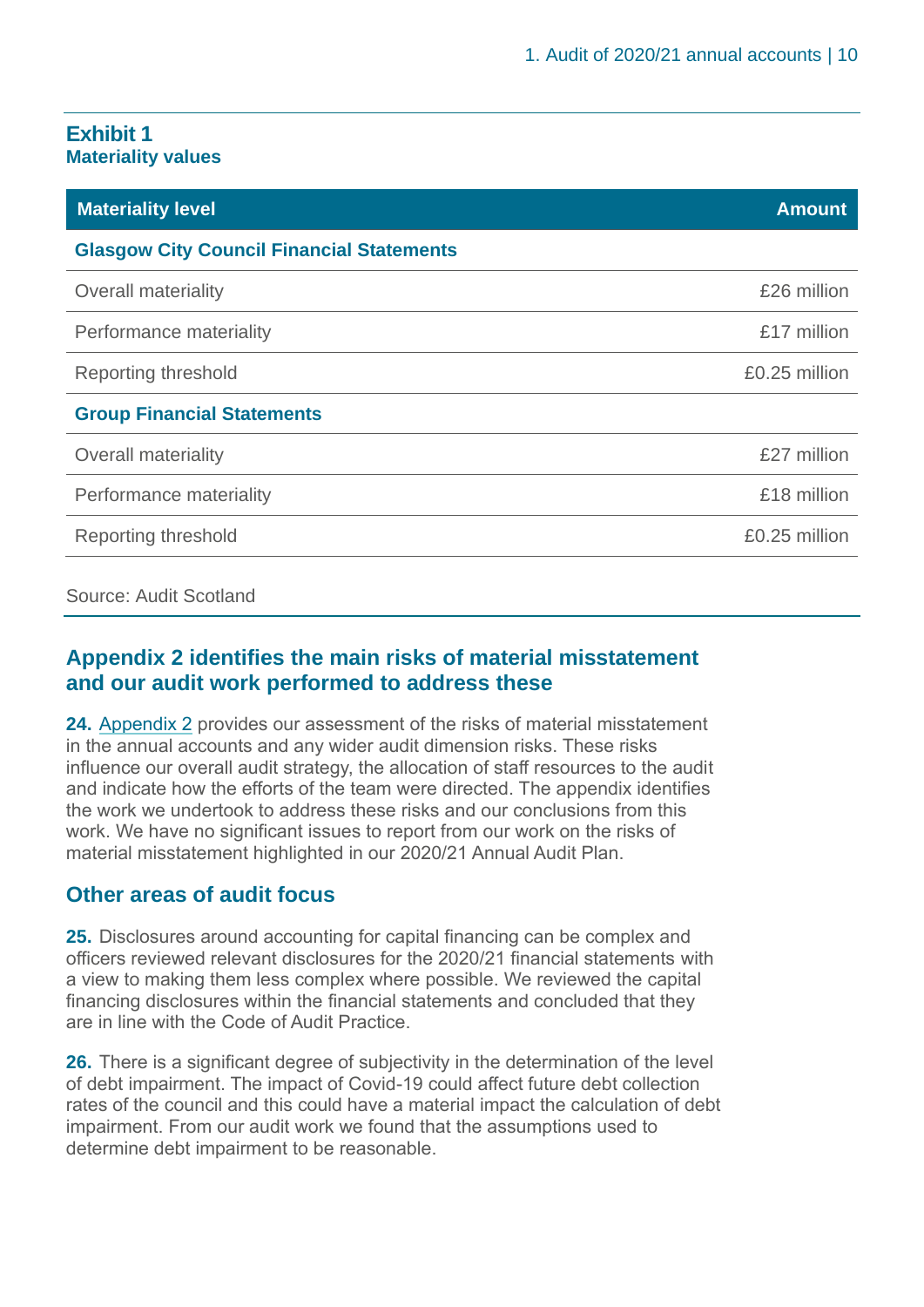### **Significant findings to report on the annual accounts**

**27.** International Standard on Auditing (UK) 260 requires us to communicate significant findings from the audit to those charged with governance, including our view about the qualitative aspects of the body's accounting practices. The significant findings are summarised in [Exhibit 2.](#page-10-0) Where a finding has resulted in a recommendation to management, a cross-reference to the action plan in [Appendix 1](#page-28-0) has been included.

### <span id="page-10-0"></span>**Exhibit 2**

#### **Significant findings from the audit of the financial statements**

| <b>Issue</b>                                                                                                                                                                                                                                                | <b>Resolution</b>                                                                                                                                                                                            |
|-------------------------------------------------------------------------------------------------------------------------------------------------------------------------------------------------------------------------------------------------------------|--------------------------------------------------------------------------------------------------------------------------------------------------------------------------------------------------------------|
| 1. Accounting for Covid-19 support grants                                                                                                                                                                                                                   | As part of our audit procedures, we assessed                                                                                                                                                                 |
| During 20/21 the council administered around<br>£230 million in Covid-19 support grants. The<br>accounting treatment and disclosure<br>requirements of the support grants depends<br>on whether the council is an agent or<br>principal in the transaction. | the council's judgement on whether<br>$\bullet$<br>they were acting as agent or principal<br>for each support grant<br>whether the subsequent accounting<br>$\bullet$<br>treatment was in line with the Code |
| There was risk that the council had not<br>properly accounted for Covid-19 support<br>grants.                                                                                                                                                               | whether the council had made<br>$\bullet$<br>appropriate disclosures in the financial<br>statements.                                                                                                         |
|                                                                                                                                                                                                                                                             | <b>Conclusion:</b> The council has properly<br>accounted for Covid-19 support grants.                                                                                                                        |

Source: Audit Scotland

# **Other findings**

**28.** The council's two Design Build Finance Maintain (DBFM) primary schools were completed and brought into operation in 2018/19. In line with normal practice they were valued in 2019/20, the year after they became operational. However, the council did not reflect the service concession arrangements in the 2019/20 accounts. The impact of these adjustments would have increased deferred liabilities at 31 March 2020 by £16.5 million and reduced unusable reserves by the same amount, with no impact on the general reserve balance. Our audit work has confirmed that these adjustments have now been reflected as part of the 2020/21 service concession transactions.

### **A number of adjustments were made to the accounts presented for audit**

<span id="page-10-1"></span>**29.** Following receipt of the council's unaudited accounts, Glasgow City Integration Joint Board (IJB) received an additional £20 million of income from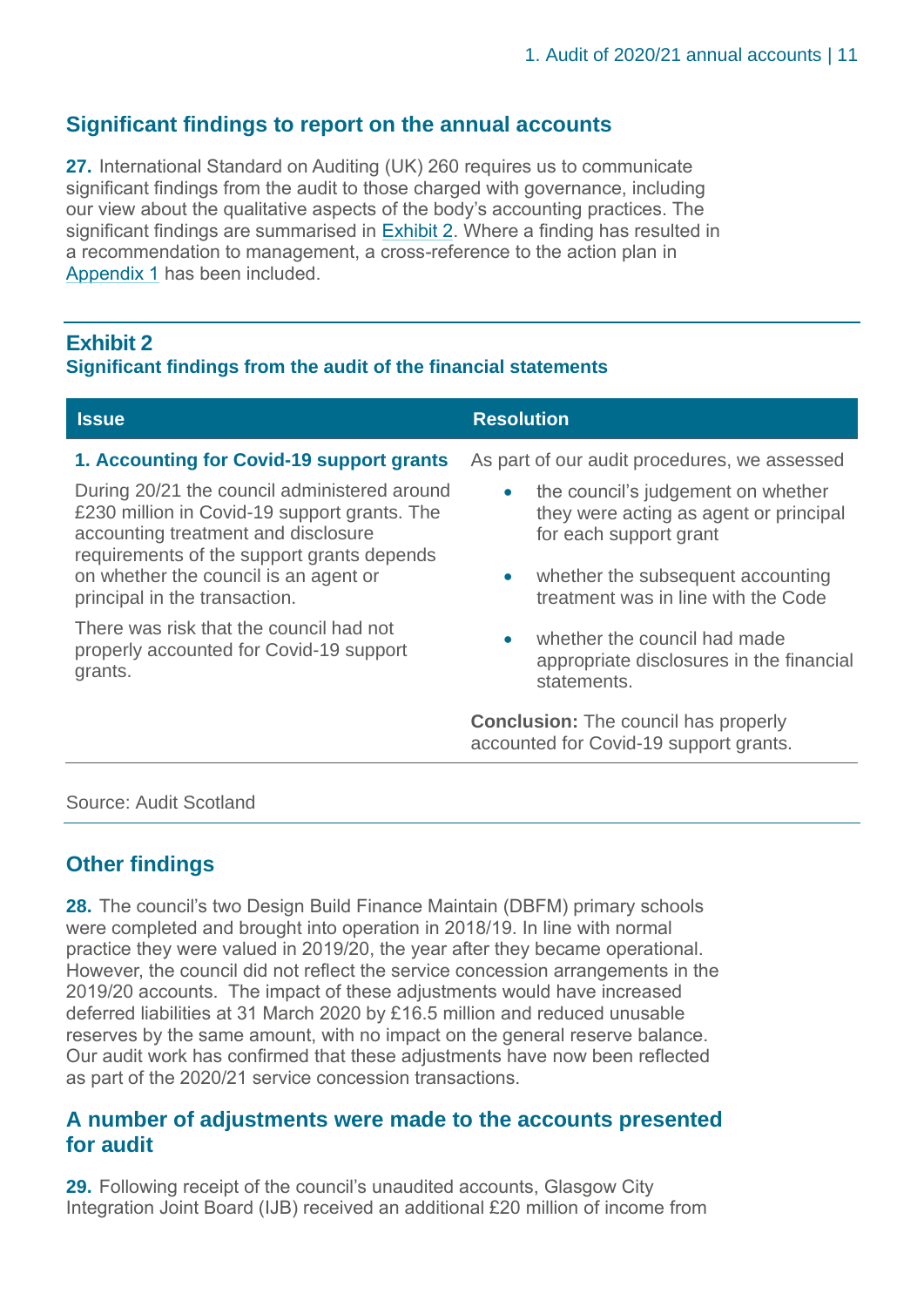NHS Greater Glasgow and Clyde in relation to waiting time activity. This money will be held by the IJB and drawn down over the next three years. This resulted in an increase of £20 million to the prepayment of income from the IJB with a matching increase in reserves.

<span id="page-11-0"></span>**30.** Following submission of the unaudited accounts for audit, the council has been provided with the required information to allow it to estimate the cost of PPE and testing kit received from NHS NSS and assess whether it should be treated as an agent or principal transaction. This has allowed the associated costs to be included in the financial statements resulting in a matching increase to income and expenditure of £4.557 million. Stock will be increased by £3.104 million with a matching increase to donated assets. The audit procedures we carried out in relation to PPE and testing kit are included i[n Appendix 2.](#page-31-0)

**31.** The unaudited group accounts were prepared using component entities' unaudited accounts. The audited accounts were subsequently received by the council and resulted in a number of consolidation adjustments. These adjustments are part of the normal finalisation process of the accounts. Taking account of the adjustments noted at [paragraph](#page-10-1) 29 and [paragraph](#page-11-0) 30 above, the overall impact on the group financial statements was an increase of £9.937 million in the group surplus and a corresponding increase in total group reserves.

**32.** All identified adjustments were reflected in the audited financial statements. We concluded that the adjustments arose as a result of events after submission of the unaudited accounts and did not indicate any systemic error.

**33.** In addition to the above, our audit identified several presentational and disclosure issues which were discussed with management. These were adjusted and reflected in the audited annual accounts.

#### **Follow-up of prior year recommendations**

**34.** We have followed up the three actions raised in our 2019/20 annual audit report, and our assessment of progress with implementation is set out in [Appendix 1.](#page-28-0) Financial sustainability remains as a significant challenge for the council.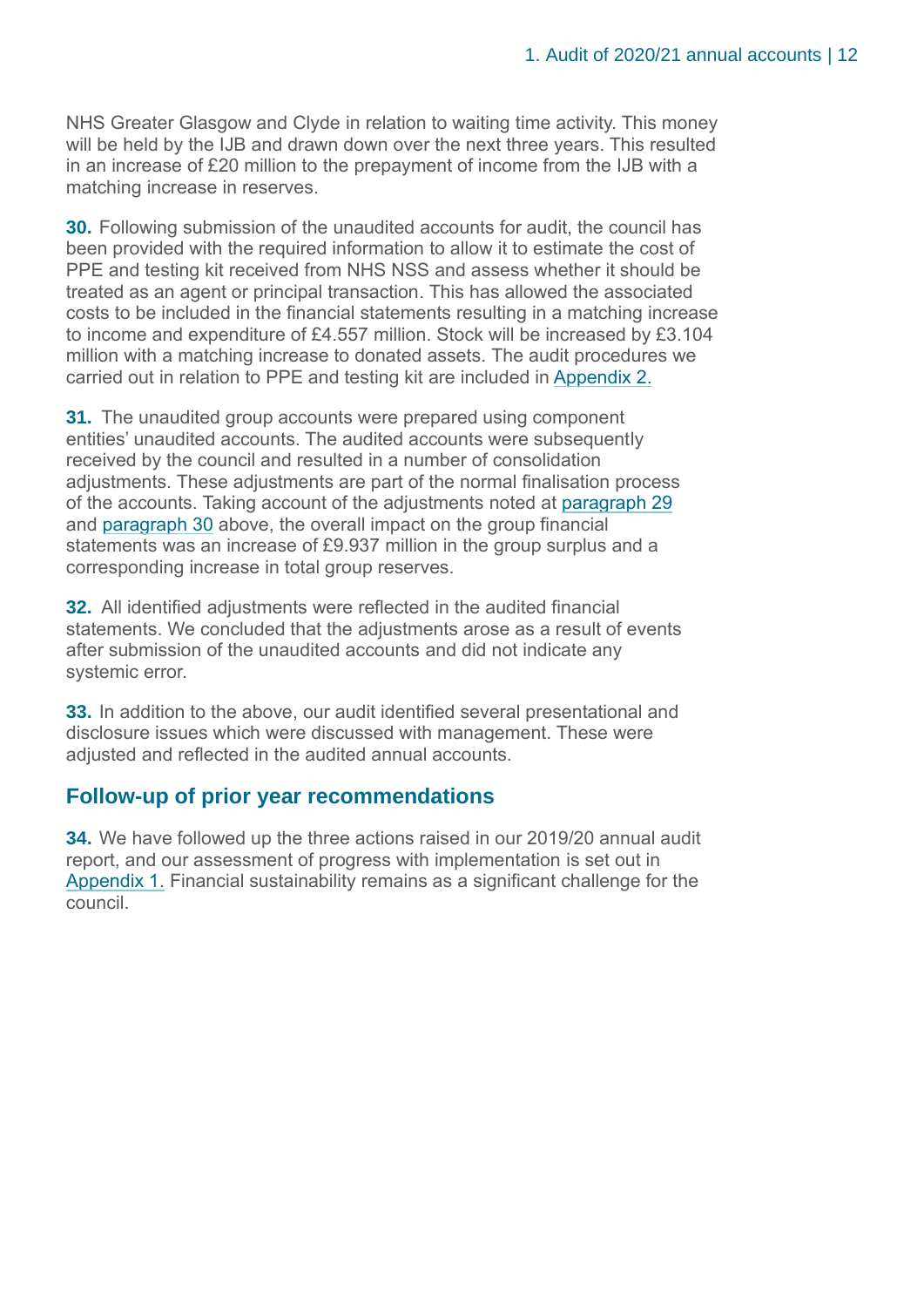# <span id="page-12-0"></span>**2. Financial management**

Financial management is about financial capacity, sound budgetary processes and whether the control environment and internal controls are operating effectively.

# **Main judgements**

The council has appropriate and effective financial management arrangements in place. Strong budgeting, financial monitoring and reporting processes are aligned to its corporate priorities with a focus on delivery of key outcomes. For 20/21 services reported an overspend £1.0 million (0.1%) against the revised budget.

Managing the financial impact of Covid-19 has been effectively incorporated into the council's existing financial management arrangements. The council delivered 70% of its £35.1 million planned savings. The shortfall was met through a combination of additional funding from the Scottish Government and services implementing alternative actions to mitigate budget pressures.

While Covid-19 has delayed the delivery of the Investment Programme, the council does not anticipate any significant impact on costs or ongoing service delivery. The council's programme management and governance arrangements will be key in managing project risks around costs and future service delivery.

There is scope for improvement in the key financial controls in relation to user access to the main finance system and in reviewing financial journals.

# **The 2020/21 budget included planned savings and an increase in council tax rates**

**35.** In February 2020 the council approved its 2020/21 net service revenue budget of £1,642 million that was aligned to the council's key priorities as set out in its Strategic Plan 2017-22. In March 2020 an updated budget of £1,665 million that included a spending gap of £37.3 million was submitted to the City Administration Committee (CAC).

**36.** To address the spending gap the council agreed a range of savings options totalling £35.1 million and also a 4.64 percent increase to council tax rates to generate additional income of £10.2 million.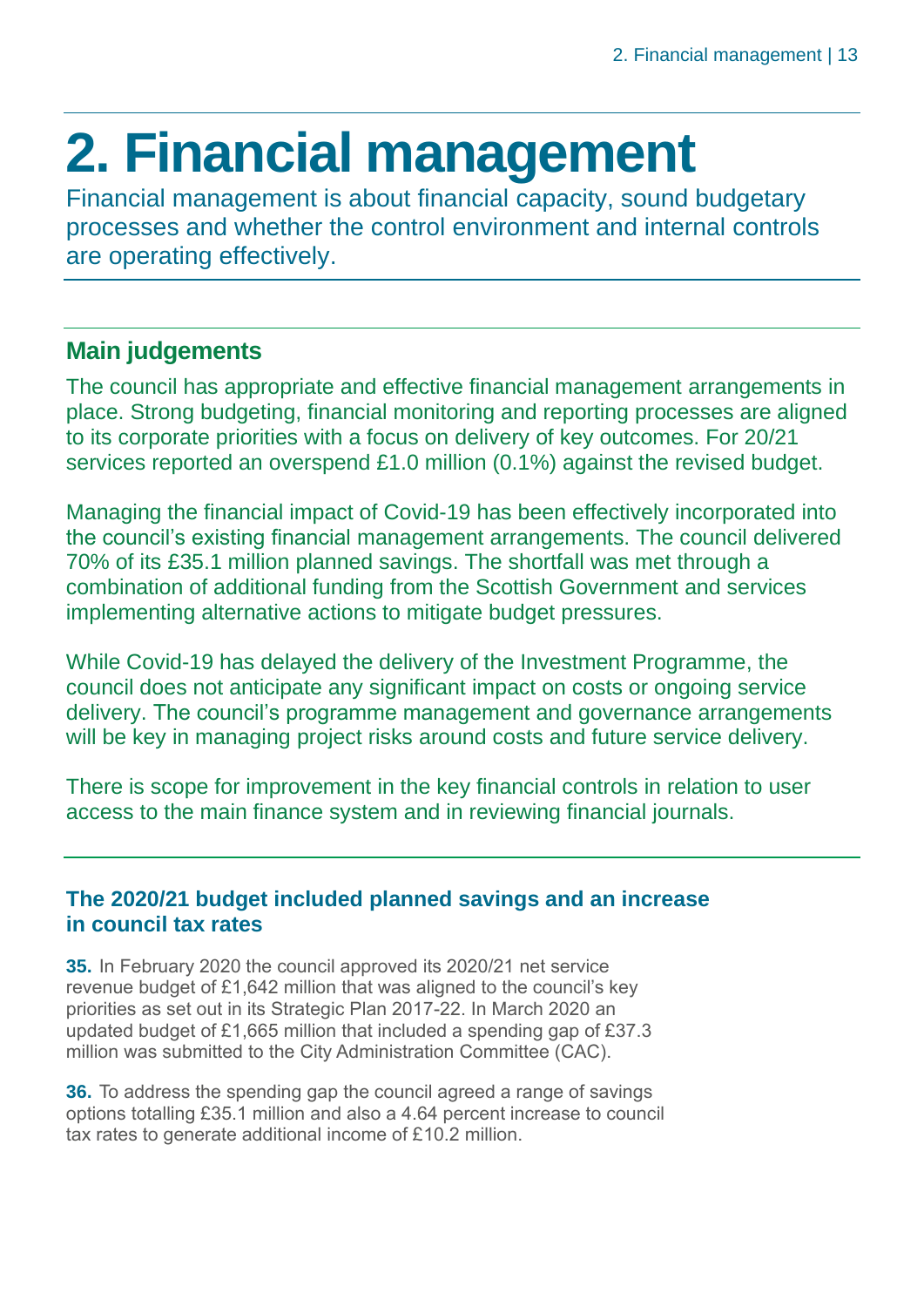# **During 2020/21 the council operated in line with the budget**

**37.** The council has a strong track record of consistently delivering services within budget. In June 2021, in its 2020/21 outturn report to the CAC, the council was forecasting an overspend of £1.0 million (0.1%) against the revised budget. The council's spending has remained in line with its overall budget with services spending between 97.9% and 101.0 % of their final budget.

### **Strong financial monitoring arrangements are in place**

**38.** In line with good practice, the council's budget and financial plans are aligned to its strategic priorities and financial management arrangements include financial forecasting. The council's budget setting and monitoring arrangements remain appropriate.

**39.** The Finance and Audit Scrutiny Committee (FASC) carries out detailed scrutiny of financial performance mainly through bi-monthly revenue reports, quarterly capital monitoring reports and the annual outturn report. These reports provide a clear picture of financial performance at service level, include the forecast year-end outturn position and comprehensive explanations for any significant budget variances.

**40.** Senior management and members receive regular and accurate financial information on the body's performance against budgets which enables them to carry out effective scrutiny of the council's finances.

# **The Covid-19 pandemic had a significant financial impact**

**41.** The impact on public finances of the Covid-19 pandemic has been unprecedented, which has necessitated both the Scottish and UK governments providing substantial additional funding for public services as well as support for individuals, businesses and the economy. It is likely that further financial measures will be needed and that the effects will be felt well into the future.

**42.** The council's response to the pandemic was to sustain service provision as far as possible, particularly for the most vulnerable people in the community. The restrictions in place during the pandemic has resulted in the closure of council facilities for long periods, a redesign of existing services and introduction of new services and new working arrangements, including remote working.

**43.** The council's response to the pandemic has had a significant financial impact estimated at £119.4 million, split between £48.0 million relating to additional expenditure and £71.4 million relating to lost income.

**44.** The additional expenditure was largely incurred on staffing, supplies and information technology. The most significant reductions to income level related to sports and culture, parking, City Building returns and Council Tax. The council's ability to deliver the planned level of savings during 2020/21 has also been significantly reduced by Covid-19.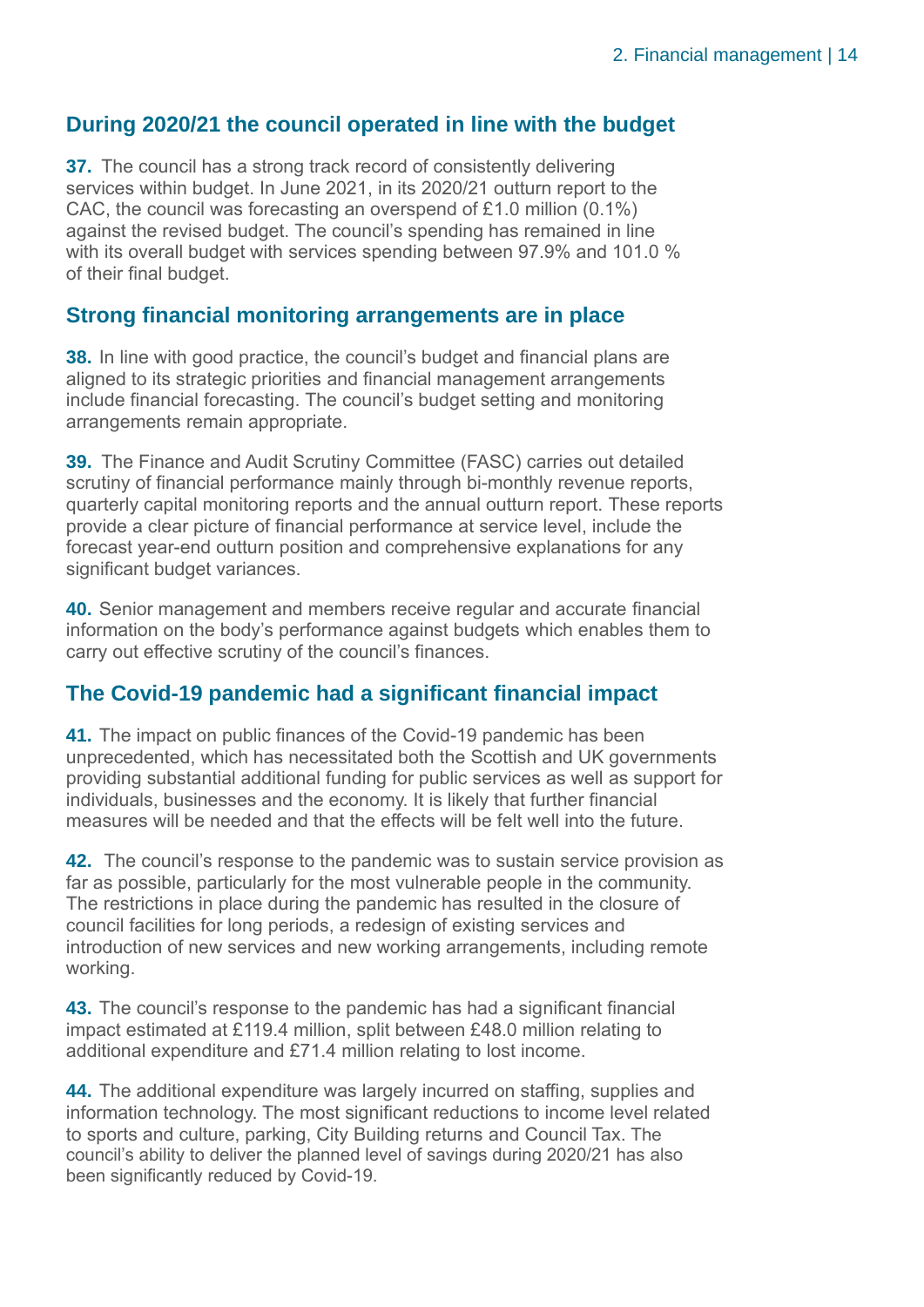**45.** The 2020/21 collection rate for council tax was 92.13% which is a decrease from the 2019/20 level of 94.36% and due, largely, to the impact of Covid-19 and the suspension of recovery activity during the early part of the year. This resulted in an income shortfall of £4.237 million.

<span id="page-14-0"></span>**46.** The council received £208.8 million in Covid-19 grant support from the Scottish Government with £185.1 million being General Support Grant and £23.7 million in non-relevant grant. Of this, £89.4 million has been carried forward in general fund reserves to address the future impact of Covid-19.

**47.** During 20/21 the council acted as agent on behalf of the Scottish Government for administering nearly £230 million in Covid-19 support grants.

**48.** As set out in [paragraph](#page-19-1) 66, we considered the adequacy of the council's arrangements for identifying and managing the financial impact of Covid-19. We found that managing the financial impact of Covid-19 has been effectively incorporated into the council's existing financial management arrangements.

### **There has been a significant increase in the level of General Fund reserves**

**49.** One of the key measures of the financial health of a body is the level of reserves held. In 2020/21 the level of general fund reserves held by the council increased by £84.7 million to £240.1 million. Of this, £205.6 million is earmarked for a specific purpose and £34.5 million is unearmarked reserves, which represents 2.1% of net budgeted expenditure. The council's policy is to maintain unearmarked reserves at 2% of net budgeted expenditure.

**50.** As stated in [paragraph](#page-14-0) 46, the significant increase in general fund reserves reflects the unspent Scottish Government funding provided to address the impact of Covid-19.

**51.** [Exhibit 4](#page-15-0) shows the level of unearmarked general fund reserves over the last 5 years. The council's reserve policy demonstrates a prudent and sustainable approach to managing its uncommitted reserves.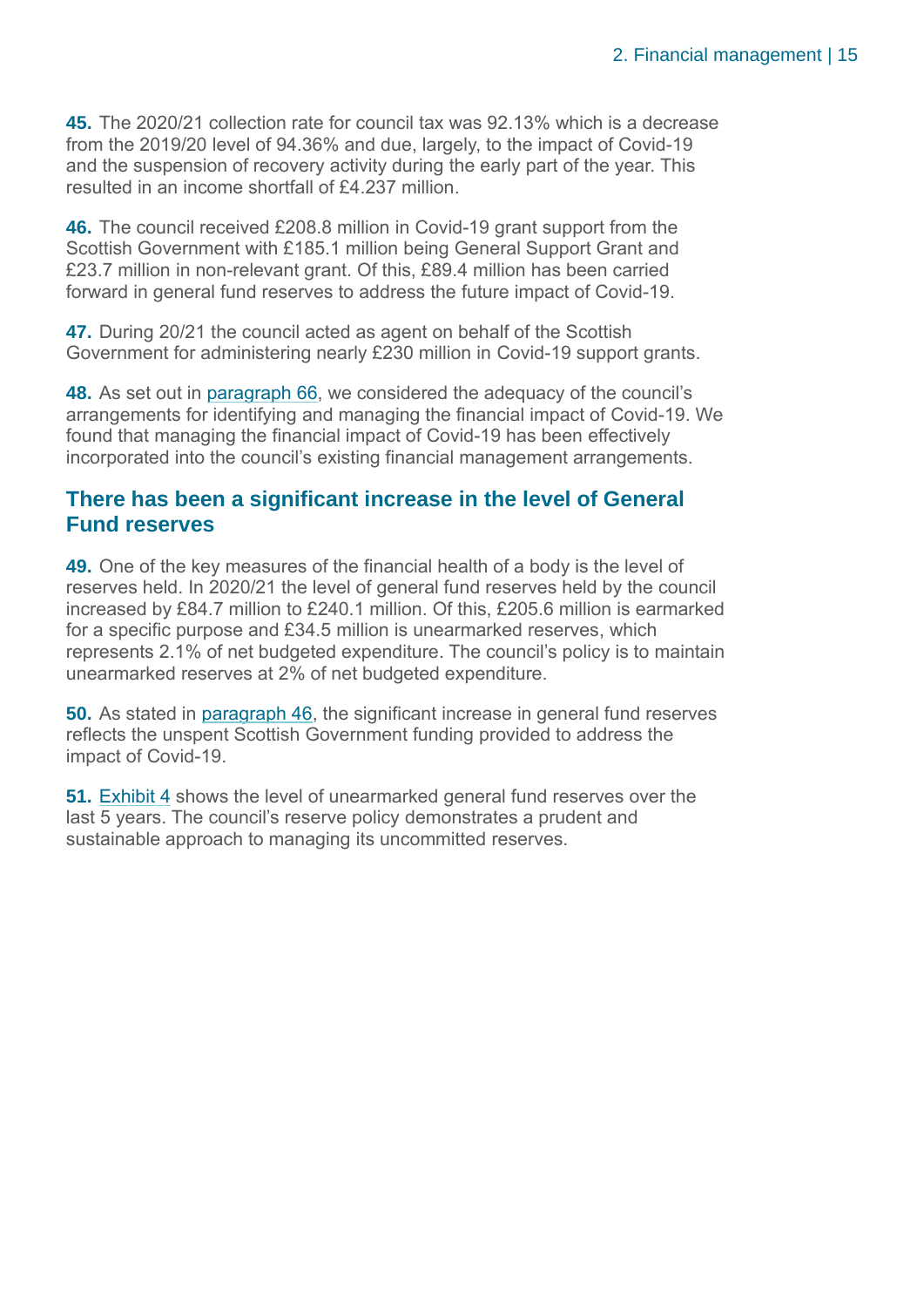

#### <span id="page-15-0"></span>**Exhibit 4 General Fund unearmarked reserves 2016/17 to 2020/21**

Source: GCC Financial Statements

# **Planned efficiency savings were delayed**

<span id="page-15-1"></span>**52.** In 2020/21, the council's updated budget included planned efficiency savings of £35.1 million to address the budgeted funding gap. The council achieved actual savings of £24.6 million (70% of this total), all of which were on a recurring basis. The failure to achieve savings targets has mainly been due to the impact of Covid-19. Some of this shortfall in planned savings was offset by additional Covid-19 funding provided by the Scottish Government. The remaining shortfall was addressed in the normal way with services implementing alternative actions to mitigate budget pressures.

### **Covid-19 has significantly delayed the delivery of the investment programme**

**53.** Total capital expenditure in 2020/21 was £140.9 million, £59.6 million (29.7%) below planned expenditure of £200.5 million. In its 2020/21 Capital Investment Programme - Annual Performance Report the council reported the status of current capital projects as at Feb 2021:

- 21 were on programme, and/or on budget/expenditure profile, and/or meeting specification (green)
- 25 were behind programme, and/or over budget, behind expenditure profile, and/or not meeting specification but with a recovery plan (amber)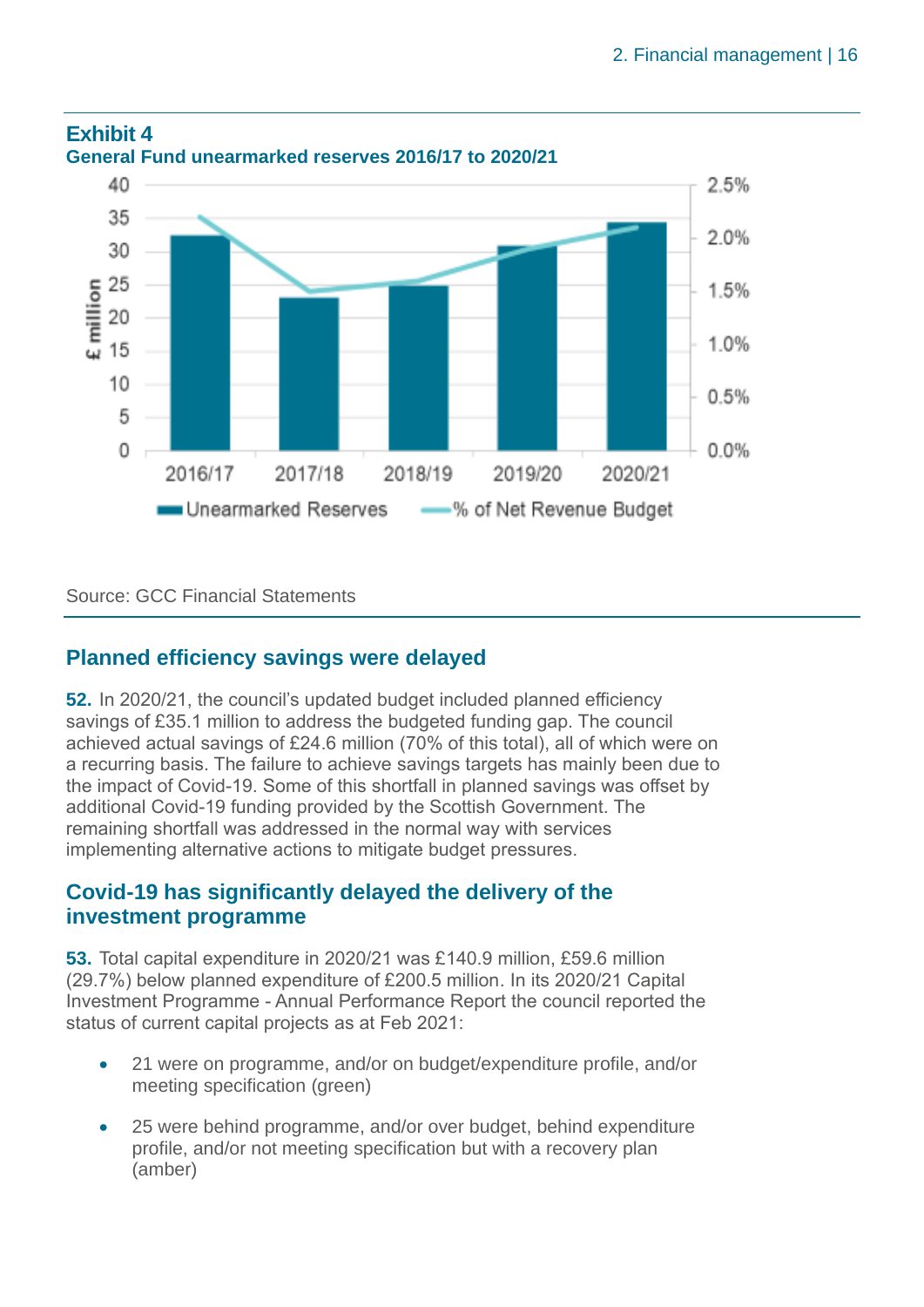- 10 were behind programme, and/or over budget, behind expenditure profile, and/or not meeting specification with no recovery plan (red)
- the number of projects that remained continuously and exclusively at green status in the year had decreased to 32% in 20/21 compared to 74% in 19/20.

**54.** The significant delays in the delivery of the investment programme have been attributed to the impact of Covid-19. The rephasing of project expenditure and timescales has been reported through the Capital Programme Board. The council expects additional costs to be contained within project contingencies, and that the overall impact of the delays will be minimal. Council performance reports have not highlighted any significant service impact as a result of these delays.

**55.** The council recognises the increased uncertainty around the delivery of the investment programme in the current environment and will continue to monitor progress through the Capital Programme Board. The council's programme management and governance arrangements will be key in managing the risk that delays in the completion of major capital projects could impact on costs and future service delivery.

**56.** We will continue to monitor the progress of the investment programme.

### **Weaknesses were identified in the financial systems of internal control**

**57.** As part of our audit, we identify and assess the key internal controls in those accounting systems which we regard as significant to produce the financial statements. Our objective is to gain assurance that the body has systems of recording and processing transactions which provide a sound basis for the preparation of the financial statements.

**58.** No significant internal control weaknesses were identified through our work which could affect the council's ability to produce materially correct financial statements.

<span id="page-16-0"></span>**59.** However, we identified three improvement areas which were highlighted to officers:

• **Journal Authorisation.** On a four-weekly basis, senior finance managers retrospectively review and authorise journals in excess of £50,000 and evidence this by completing a schedule, recording their name and date of authorisation. During our substantive testing of journals, we found a number of instances where the authorisation had not been recorded. There is an increased risk of unauthorised journals being processed if not subject to review. Our audit response was to increase our level of substantive testing. No issues were identified from our testing. Going forward management will ensure reviews of journals are timeous and authorisation properly documented. We will review the effectiveness of this control as part of our 2021/22 audit.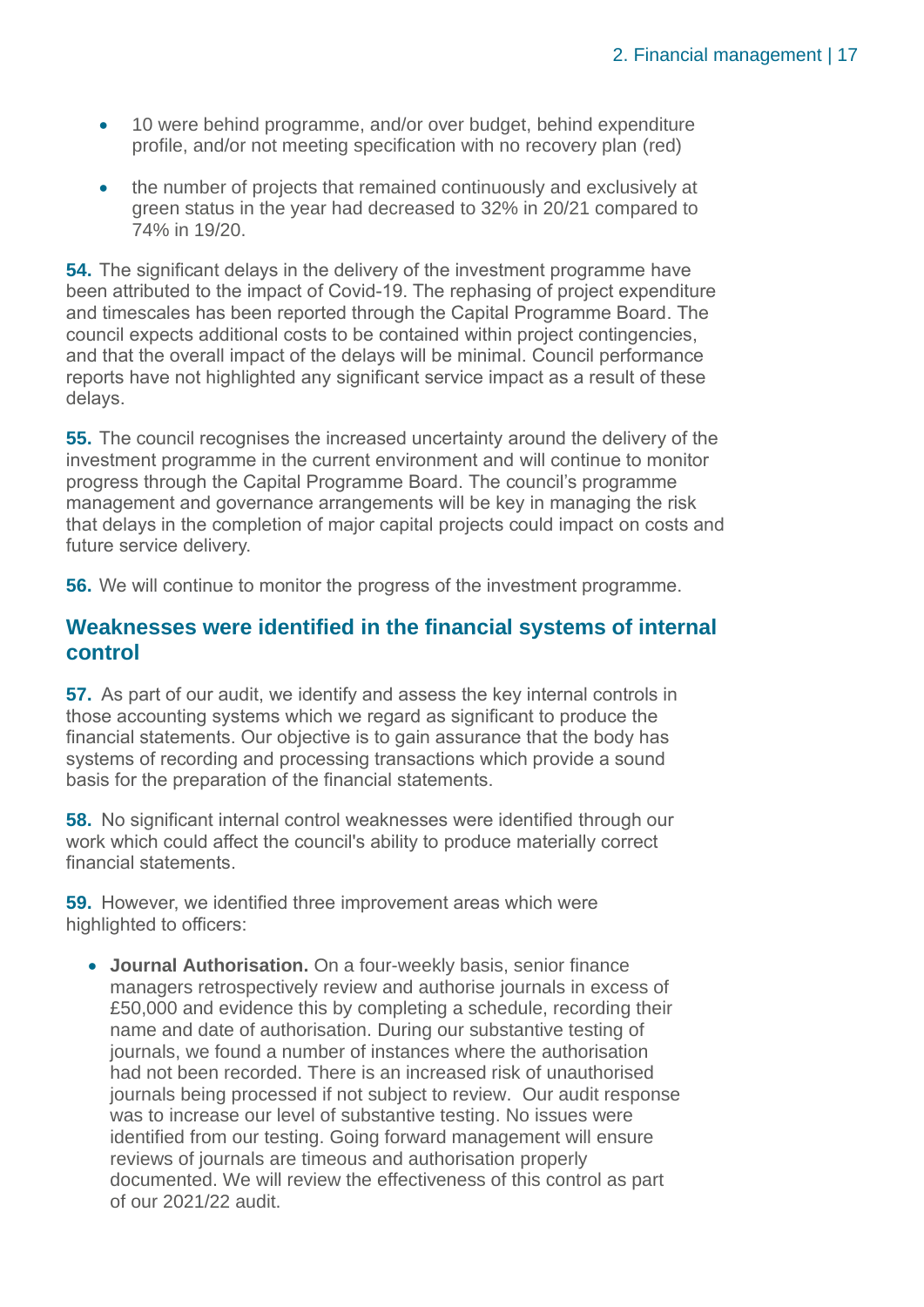- **Level 2 quality assurance checks.** The Quality Assurance Team carry out weekly checks on the discounts/reliefs awarded for Council Tax, Non-Domestic Rates and Housing Benefits. As in previous years, the team are redirected to other priority activities for part of the year and therefore the expected control did not operate at this time. During this period there is an increased risk of errors or fraud occurring in relation to taxation receipts, welfare benefits, grants and other claims. Our audit response was to focus our substantive testing on periods when this control was not operating. No issues were identified from our testing.
- **SAP User Access.** Arrangements are in place to ensure user profiles are properly authorised. Our testing of these arrangements identified that electronic templates are used for processing new/changed user profiles. Officers were unaware that the system automatically re-instated the user profiles associated with the template used. There is a risk of unauthorised access to other user roles. Officers established that this could affect up to 72 users. We tested a sample of these users and no issues were identified and we obtained sufficient assurances to conclude that there was no significant risk of unauthorised user activity. Officers have established a working group to implement improvements to existing controls which we will review as part of our 2021/22 audit.

<span id="page-17-1"></span>**60.** The council has implemented changes to the normal business operations and working arrangements in response to the impact of Covid-19. Consequently, the normal systems of internal controls have been subject to change in some areas. We considered the impact of Covid-19 on the council's control environment, and the assurances gained through internal audit reviews. Overall, we found that no significant issues were identified from our work.

# **Land and buildings valuations**

**61.** To ensure the accuracy of land and property valuations within the annual accounts, management obtain expert advice from appropriately qualified staff within City Property (Glasgow) LLP. All land and buildings are revalued over a 5-year rolling programme.

<span id="page-17-0"></span>**62.** Each year the land and buildings of a different service are revalued. This can lead to significant movements in value between valuations of some classes of large assets only subject to revaluation every five years. Management should consider a valuation methodology whereby 20 per cent of each class of asset is revalued each year across all services. This would reduce the likelihood of uneven valuation movements arising in a given year.

# **Recommendation 1**

Consider a valuation methodology whereby 20 per cent of each class of asset across all services is revalued each year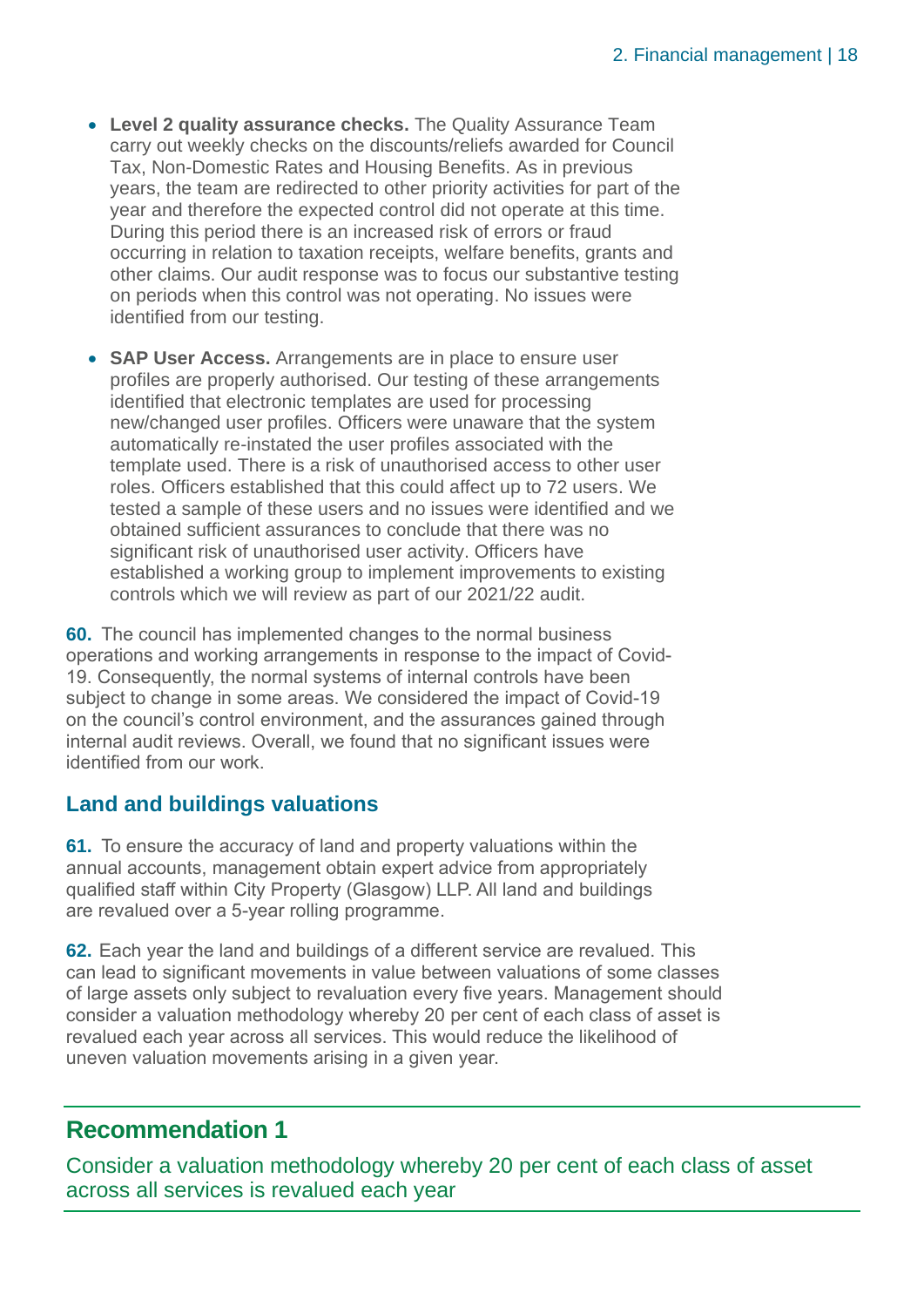### **Standards of conduct and arrangements for the prevention and detection of fraud and error were appropriate**

**63.** The council is responsible for establishing arrangements for the prevention and detection of fraud, error and irregularities, bribery and corruption. Furthermore, it is responsible for ensuring that its affairs are managed in accordance with proper standards of conduct by putting effective arrangements in place.

**64.** The risk profile of public bodies during 2020/21 has been significantly affected by the Covid-19 pandemic. This is likely to have increased the risk of fraud and error as control environments and internal controls have had to change to allow for services to operate effectively and respond to issues in a timely manner. We have reviewed the arrangements put in place by the council to address any heightened risks and concluded that there are appropriate arrangements for the prevention and detection of fraud, error and irregularities.

**65.** In addition, we have reviewed the arrangements in place to maintain standards of conduct including the Councillor's Code of Conduct and the Employee Code of Conduct. We concluded that there are established procedures for preventing and detecting any breaches of these standards including any instances of corruption.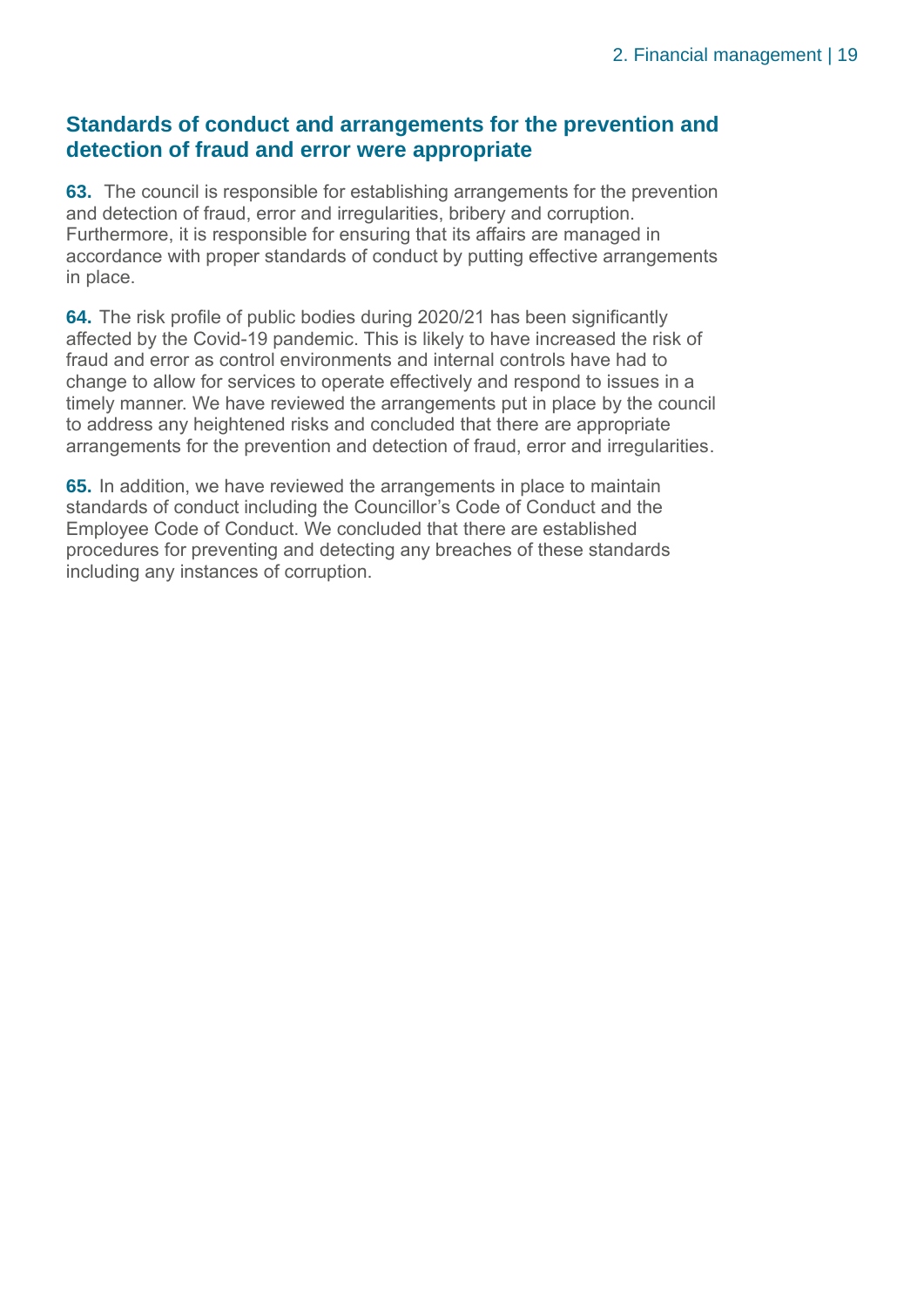# <span id="page-19-0"></span>**3. Financial sustainability**

Financial sustainability looks forward to the medium and long term to consider whether the council is planning effectively to continue to deliver its services or the way in which they should be delivered

# **Main judgements**

The Covid-19 pandemic has had a significant impact on the short-term finances of the council and the impact of this on medium/longer term planning has still to be evaluated.

Going forward the council will find it more difficult to make the levels of savings as it has in recent years while maintaining similar levels of service provision. The council's recovery and renewal programme presents an opportunity for the council to address identified funding gaps. Council members should recognise that, in delivering a successful renewal programme, the council will face some difficult decisions around service provision.

# **The financial impact of the Covid-19 pandemic on the council is significant**

<span id="page-19-1"></span>**66.** The financial impact of the pandemic on the council is likely to extend across several years and could include a reduction in income from business rates and council tax. The council has already experienced a significant reduction in fees and charges from, for example, leisure and parking. The council may also face increased costs such as higher staff costs to cover the delivery of services.

**67.** The council has made a £100 million funding commitment to Glasgow Life to help support culture, sport and learning across Glasgow. This commitment places additional financial pressure on the council over the short term.

**68.** The 2021-22 budget was approved by the full council on 11 March 2021 with detailed service estimates approved by the CAC on 3 June 2021. To address the identified £12.200 million funding gap the budget included a savings target of £7.451 million, a decision not to contribute £1 million to general reserves and planned use of reserves of £3.749 million.

**69.** The budget assumes that financial pressures arising from the impact of Covid-19 will be met, in full, from Scottish Government Funding and the application of fiscal flexibilities (i.e. use of capital receipts to fund revenue pressures, extension of debt repayment periods or deferral of internal loans fund repayments).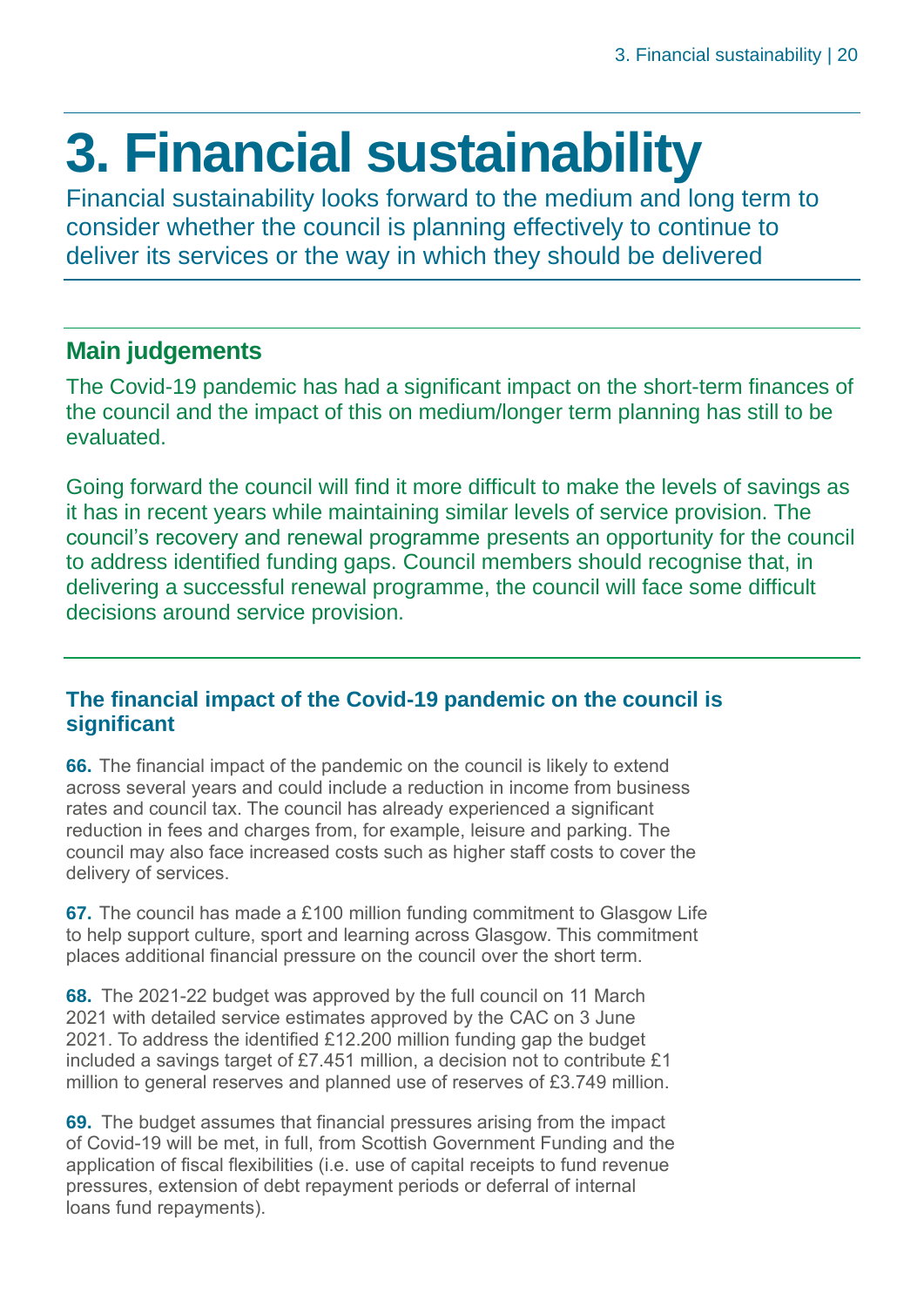**70.** To identify the financial implications of Covid-19 the council's financial monitoring arrangements include as assessment of direct costs, other cost implications, reductions in income generation and areas of reduced spend. The costs of Covid-19 are included in the regular revenue budget monitoring reports. Service budgets are adjusted for Covid-19 costs to help identify variances arising from business as usual.

**71.** The latest 2021-22 budget monitoring report (period 8) shows that income and expenditure budgets have been adjusted across services to reflect the cumulative net impact of £13.8 million on services arising from the impact of Covid-19. The council anticipates that the financial impact of Covid-19 for 2021-22 will be met through carry forwards and new government funding. The council has forecast that, excluding the impact of Covid-19, the outturn position is expected to be £1.8 million over budget.

### **Medium and longer-term financial plans are in place but will have to be updated**

**72.** The council's financial management arrangements include a five-year financial framework and a more detailed three-year financial forecast. In line with best practice the medium to longer-term financial plans includes an element of scenario planning. The council also has longer term financial strategies in place which are linked to its strategic objectives, for example the council's ten-year property and land strategy.

**73.** The medium-term financial forecast was updated in October 2020 and projected a total net spending gap of £112.5 million for the period 2021/22 to 2023/24. The council has assumed that the financial pressures from the impact of Covid-19 will be funded separately, either via additional Scottish Government funding or through the application of fiscal flexibilities.

<span id="page-20-0"></span>**74.** It is important that the council keeps the medium-term financial plan under review to ensure its financial assumptions around the impact of Covid-19 remain appropriate.

# **Recommendation 2**

Update financial plans to reflect the most up-to-date position regarding the financial impact of Covid-19.

# **Financial sustainability remains a significant challenge**

**75.** Outwith the impact of Covid-19 the council continues to face many challenges in maintaining a sustainable financial position over the medium to long term whilst delivering its strategic objectives. Budget pressures include rising demands for services, increasing cost of services and reductions in local government funding. The funding of the equal pay settlement has also placed additional financial pressure on the council over the longer term.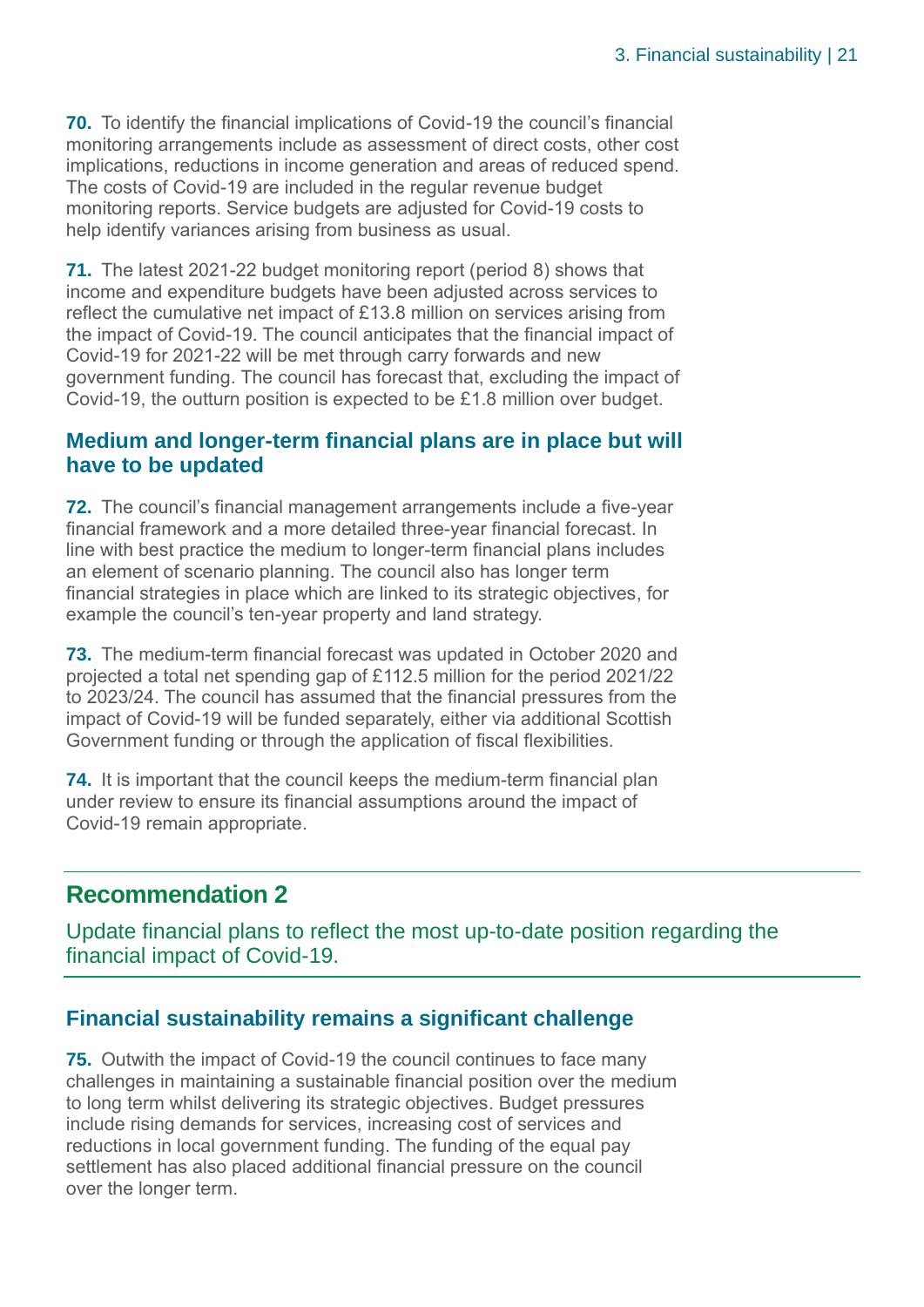**76.** In recent years the council's main solutions for bridging spending gaps have been a combination of efficiency savings, income generation, partnership working, use of reserves and management of financing costs. In 2019/20 the council re-profiled its internal loan fund repayment schedule. This has resulted in a financial benefit in the shorter term with the council being required to set aside a smaller amount of revenue than planned to repay its debt, leaving funds to be utilised against other priorities. However, in the medium to longer term, the amount of set aside will increase and require to be incorporated within future financial forecasts, putting increased pressure on future funding plans.

**77.** Over the last eight years the council has successfully delivered total savings of over nearly £300 million. However, during 2020/21 the council only managed to deliver 70% of its savings target due, mainly, to the impact of Covid-19 (see [paragraph](#page-15-1) 52). It will be difficult for the council to make significant levels of savings in the future while maintaining the same level of service provision. Alternative solutions will be required to address identified funding gaps, and this may include taking some difficult decisions around service provision.

**78.** The council's Covid-19 response and recovery framework and renewal programme (see [paragraph](#page-25-0) 93) presents an opportunity for the council to consider alternative solutions to address identified funding gaps.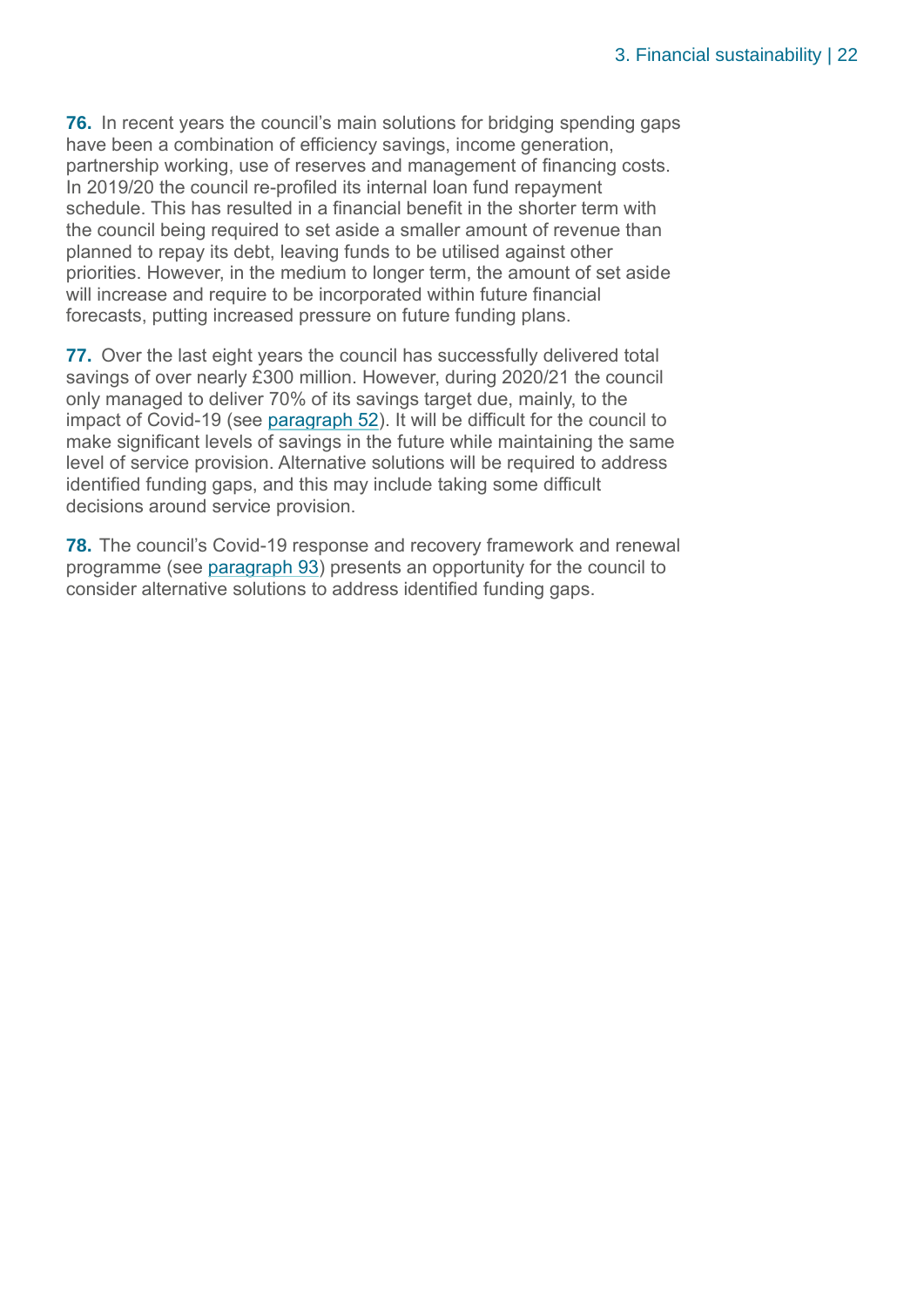# <span id="page-22-0"></span>**4. Governance and**

# **transparency**

The effectiveness of scrutiny and oversight and transparent reporting of information

# **Main Judgements**

The council's governance arrangements support effective scrutiny, challenge and informed decision making. Governance and scrutiny arrangements put in place in in response to the impact of Covid-19 were appropriate and supported good governance.

The Covid-19 pandemic has significantly delayed progress on the council's job evaluation exercise, with an estimated earliest date of completion of October 2023.

# **Governance and transparency arrangements were appropriate**

**79.** In 2018, a short life working group was established to oversee the implementation of the action plan arising from an external review of the council's committee structure and remits. A follow up report on the council's progress was submitted to FASC in February 2021. It was reported that, of the original 20 recommendations, 9 actions were still ongoing. We will continue to review the council's progress as part of our 2021/22 audit.

**80.** Last year we considered the adequacy of the council's governance and scrutiny arrangements in response to the impact of Covid-19 and concluded that they were appropriate and supported good governance and accountability.

**81.** During 2020/21 we reviewed the council's governance arrangements including committees, schemes of delegation, standing orders, statutory officer roles, financial scrutiny and internal audit. Our overall conclusion is that committee papers are of a good standard and that members provide effective scrutiny and challenge. The council's two scrutiny committees conduct an annual self-assessment which is used to further enhance and develop their effectiveness and role.

**82.** The council continues to develop its governance arrangements to help ensure delivery of its response and recovery framework (see [paragraph](#page-25-0) [93\)](#page-25-0).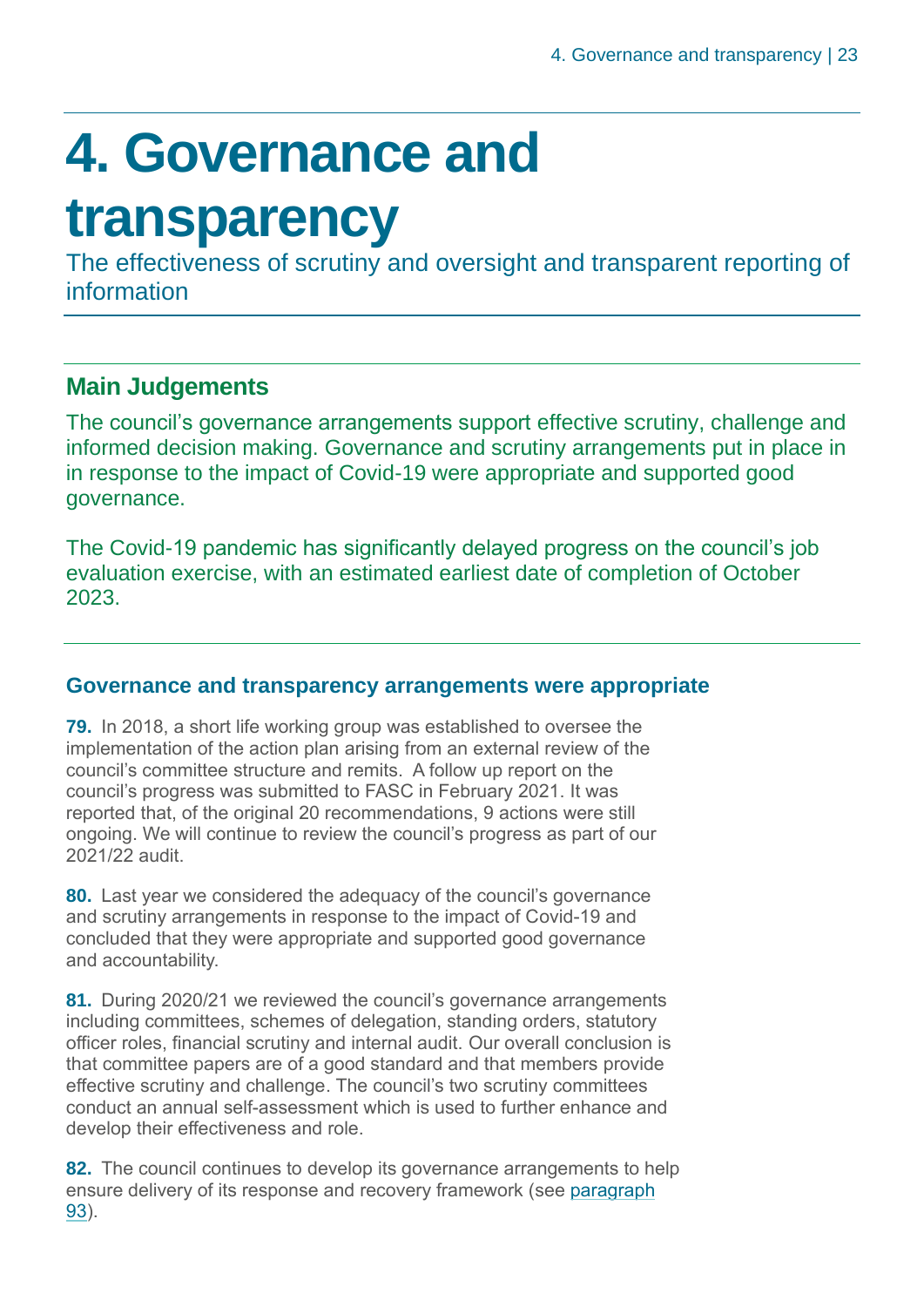**83.** Overall, we concluded that the council has appropriate and effective arrangements in place to support good governance and accountability.

### **Covid-19 has delayed progress on Job Evaluation**

**84.** The council continues to work towards the completion of the job evaluation exercise prior to introducing a new pay and grading model. The new model will be based upon the ranked order of jobs obtained through the Scottish Joint Councils Job Evaluation Scheme. The initial completion target of April 2021 for the new pay and grading model has been significantly delayed due to the impact of Covid-19.

**85.** In an update to committee in September 2021 the council reported that good progress has been made in re-engaging the job evaluation work. A remote engagement model for briefings and evaluations has been implemented and the council reports that feedback from participants of the process has been largely positive. The council estimates that job evaluation, modelling and costing, consultation and payroll migration will all be completed sometime between October 2023 and April 2024.

**86.** In its update the council has highlighted that the contribution of job evaluation from an equal pay perspective is the creation of a ranked order of jobs. The council estimates that this part of the exercise will be completed in autumn 2022.

**87.** We will continue to monitor the council's progress with the job evaluation exercise.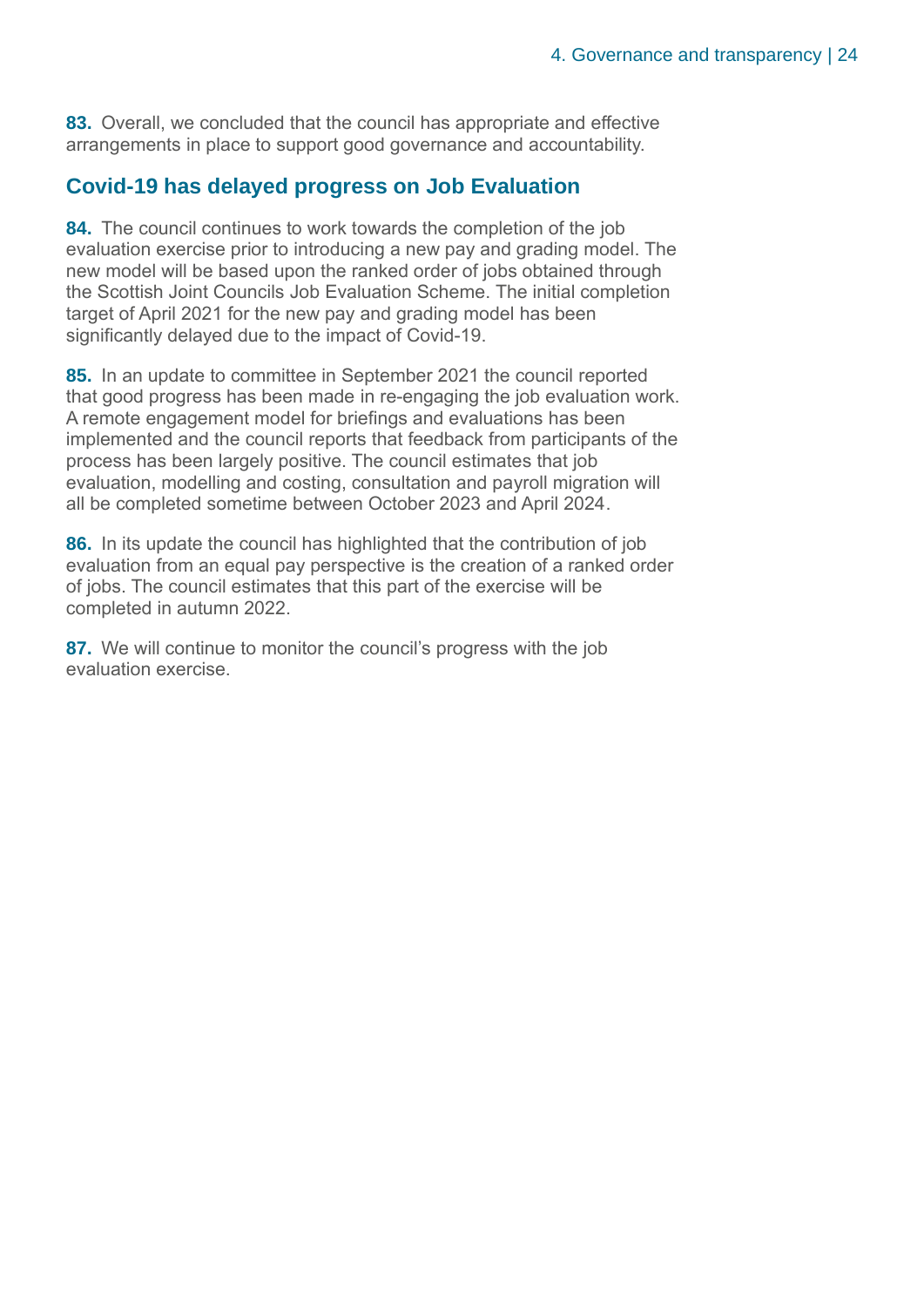# <span id="page-24-0"></span>**5. Best Value**

Using resources effectively and continually improving services.

# **Main judgements**

The council has an appropriate and effective best value framework in place, including arrangements for following the public pound. The council remains on target to deliver its Strategic Plan.

# **The council is making good progress in securing Best Value**

**88.** Best value is assessed over the audit appointment, as part of the annual audit work. In addition, a Best Value Assurance Report (BVAR) for each council will be considered by the Accounts Commission at least once in this period. The BVAR report for the Glasgow City Council was published in August 2018.

**89.** Our BVAR made seven recommendations across a range of areas including performance management, homelessness, equal pay and partnership working. The council established an action plan to address our BVAR recommendations and in March 2020 reported the specific agreed actions as complete, and that ongoing wider work would continue with progress reported within existing governance structures.

# **Appropriate arrangements are in place for following the public pound**

**90.** Local authorities have a statutory responsibility to comply with the Accounts Commission / COSLA Code of Guidance on funding external bodies and following the public pound. The council uses Arm's Length External Organisations (ALEOs) to provide many of the council's services. It is therefore essential that the council operates effective governance and performance management arrangements over its ALEOs.

**91.** The council closely monitors ALEO budgets and performance through its financial governance and performance management arrangements. Any risks around ALEOs' failure to deliver services or return planned surpluses are managed through the council's risk management arrangements and financial reporting frameworks.

**92.** The council continuously reviews its service/ALEO model (Council Family) to ensure it remains fit for purpose and delivers Best Value and takes account of new and emerging issues. On 14 January the CAC approved: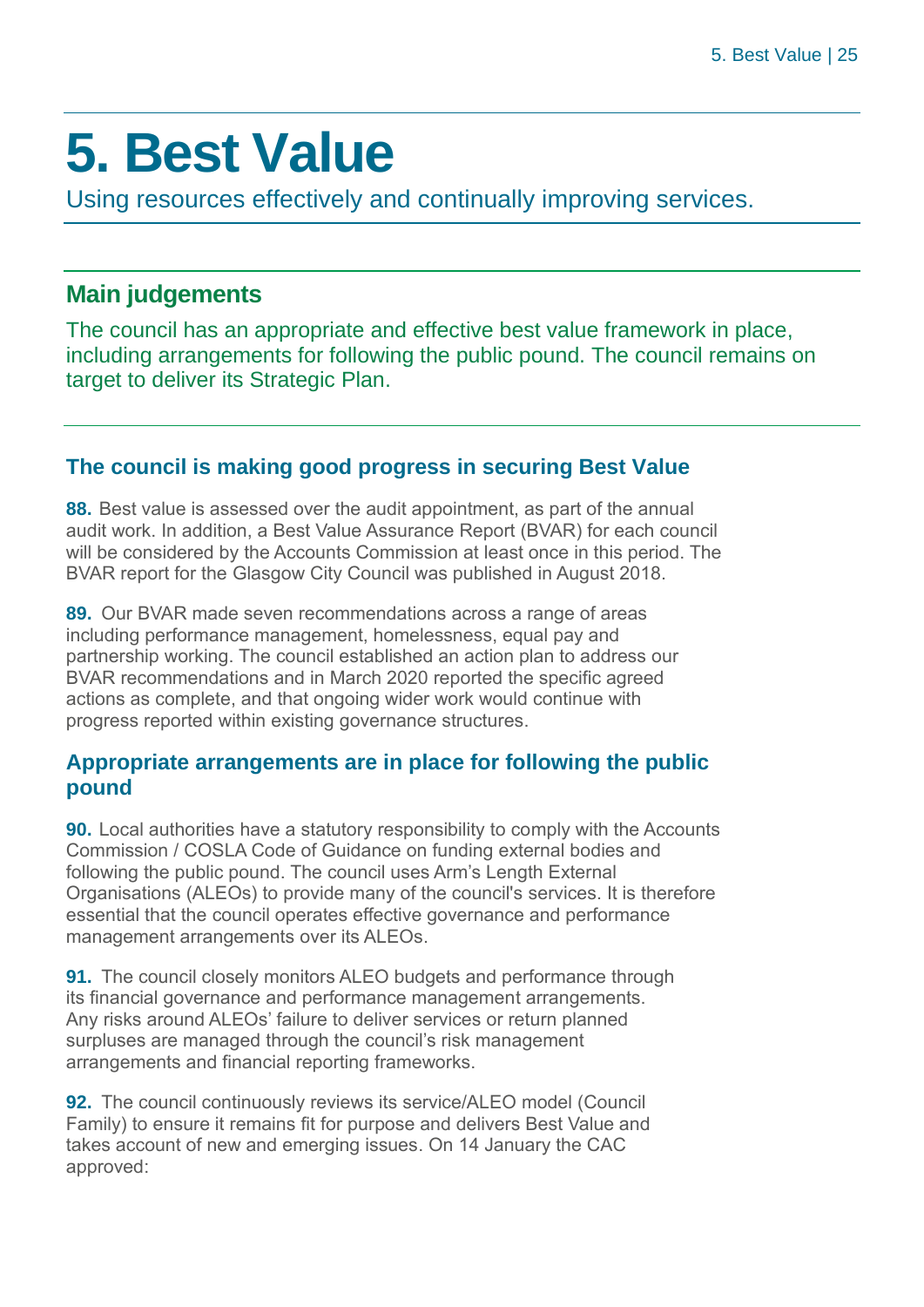- the winding up of City Parking and transfer of staff assets and liabilities to the council (services transferred 1 August 2021). This will impact the 2021/22 financial statements and we will assess the impact as part of our 2021/22 audit.
- the transfer of business/enterprise services currently within Jobs and Business Glasgow to the council (now complete). This will impact the 2021/22 financial statements and we will assess the impact as part of our 2021/22 audit.
- restructuring of Development and Regeneration Services and Neighbourhoods and Sustainability to form a new Neighbourhoods, Regeneration and Sustainability Service (restructure completed 1 April 2021).

<span id="page-25-0"></span>**93.** The council's Renewal Strategy and Governance Framework has been in place since July 2020 to address the strategic impact of Covid-19. The strategy is overseen by the Renewal Programme Board, chaired by the Executive Director of Finance, which meets on a four-weekly basis. Political oversight is provided by the Renewal Programme Oversight Group who also meet on a four-weekly basis.

**94.** The council has established a number of renewal workstreams and agreed a process for effectively engaging with council services and ALEOs. The framework will be reviewed in early 2022 to ensure it remains aligned to the council's strategic plans and to the Scottish Government's Covid Recovery Strategy: for a fairer future.

**95.** The council has appropriate arrangements for ensuring monitoring of the performance of its ALEOs and ensuring compliance with the Code of Guidance on funding external bodies and following the public pound.

### **Performance management arrangements provide a sound base for improvement**

**96.** The council's performance management arrangements were considered in our BVAR issued in August 2018. We identified that the council has well-developed public performance reporting arrangements and continues to refine them, particularly around measuring progress against strategic objectives. In our follow-up of our BVAR recommendations we noted the council's progress in making improvements for measuring longer-term outcomes.

**97.** In August 2021 Internal Audit submitted a report to FASC on a review of performance management arrangements across the council. The review found that a reasonable level of assurance can be placed on the control environment. The audit identified scope for improvement and made ten recommendations for management to address.

**98.** The latest Summary Annual Performance Report was approved by the CAC on 30 September 2021. The annual performance reports are available to the public on the council's web page.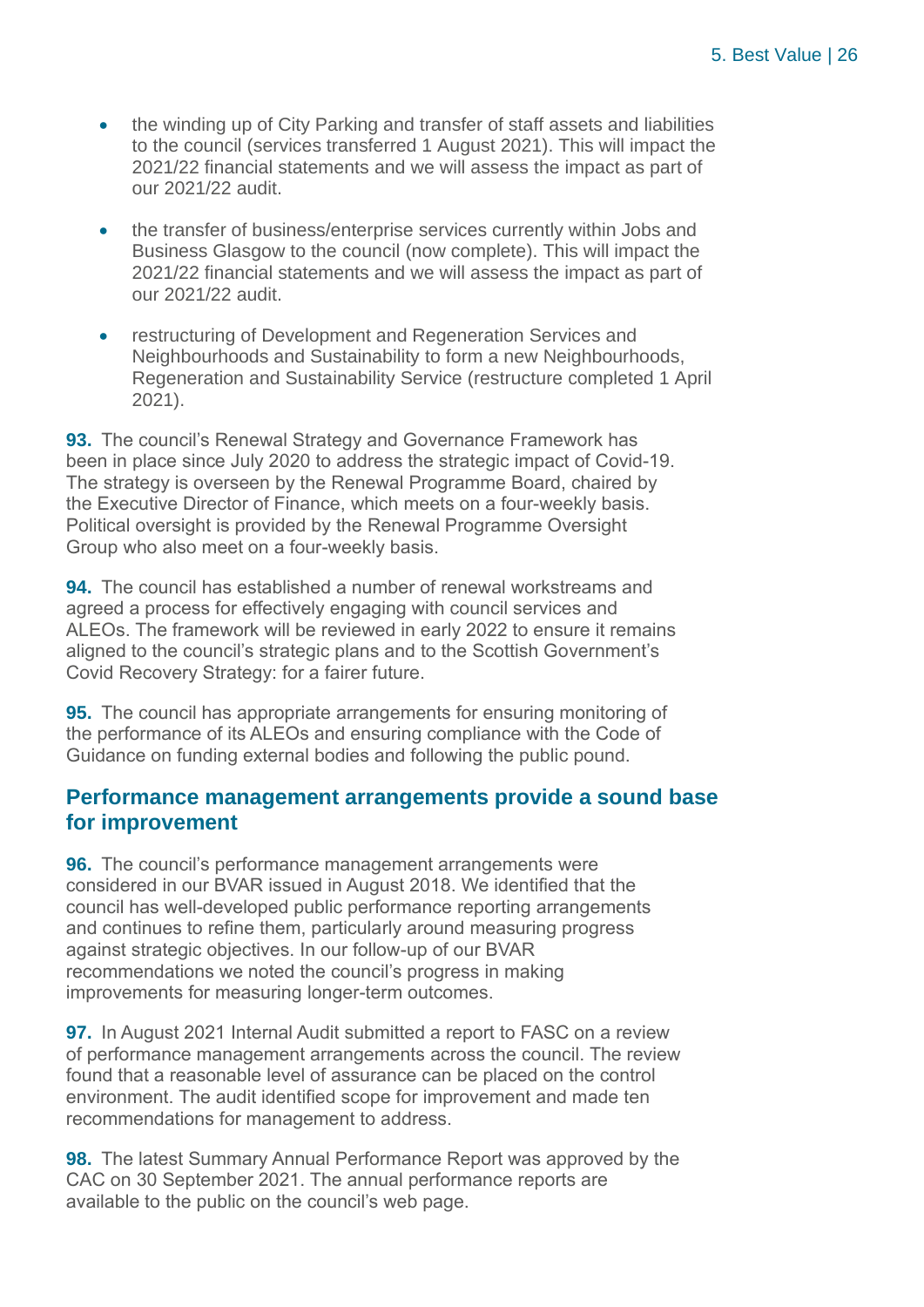**99.** The council participates in the Local Government Benchmarking [Framework](http://www.improvementservice.org.uk/local-government-benchmarking-framework.html) (LGBF). The framework aims to bring together a wide range of information about how all Scottish councils perform in delivering better services to local communities, including the cost of services and how satisfied citizens are with them.

**100.** Overall, we considered the council's performance management arrangements to be adequate.

# **Statutory performance indicators (SPIs) are being met**

**101.** The Accounts Commission has a statutory responsibility to define the performance information that councils must publish. In turn, councils have their own responsibility, under their Best Value duty, to report performance to the public. The commission does not prescribe how councils should report this information but expects them to provide the public with fair, balanced and engaging performance information.

**102.** The Accounts Commission issued a revised 2018 Statutory Performance Information Direction in December 2018 which requires a council to report:

- its performance in improving local public services provided by the council (on its own and with its partners and communities), and progress against agreed desired outcomes
- its own assessment and independent audit assessments of how it is performing against its duty of Best Value, and how it plans to improve these assessments and how it (with its partners where appropriate) has engaged with and responded to its diverse communities.

**103.** We have evaluated council's arrangements for fulfilling the above requirements and concluded that these arrangements are satisfactory.

# **Overview of performance targets**

**104.** On 15 September 2021 the Operational Performance and Delivery Scrutiny Committee considered the latest progress report on the 2017-22 Strategic Plan. A review of the impact of the Covid-19 pandemic found requests to amend commitments and actions due to the pandemic was minimal. The report highlighted that the council is on track to deliver its Strategic Plan. Of the 231 actions across seven themes 205 (88%) were either complete or on target. There was slippage in 25 (11%) actions and for 1 (1%) action information was unavailable.

**105.** The council has made good progress with the delivery of its strategic priorities. As part of our BVAR follow-up work we will continue to monitor how the council measures its progress on strategic objectives.

# **National performance audit reports**

**106.** Audit Scotland carries out a national performance audit programme on behalf of the Accounts Commission and the Auditor General for Scotland.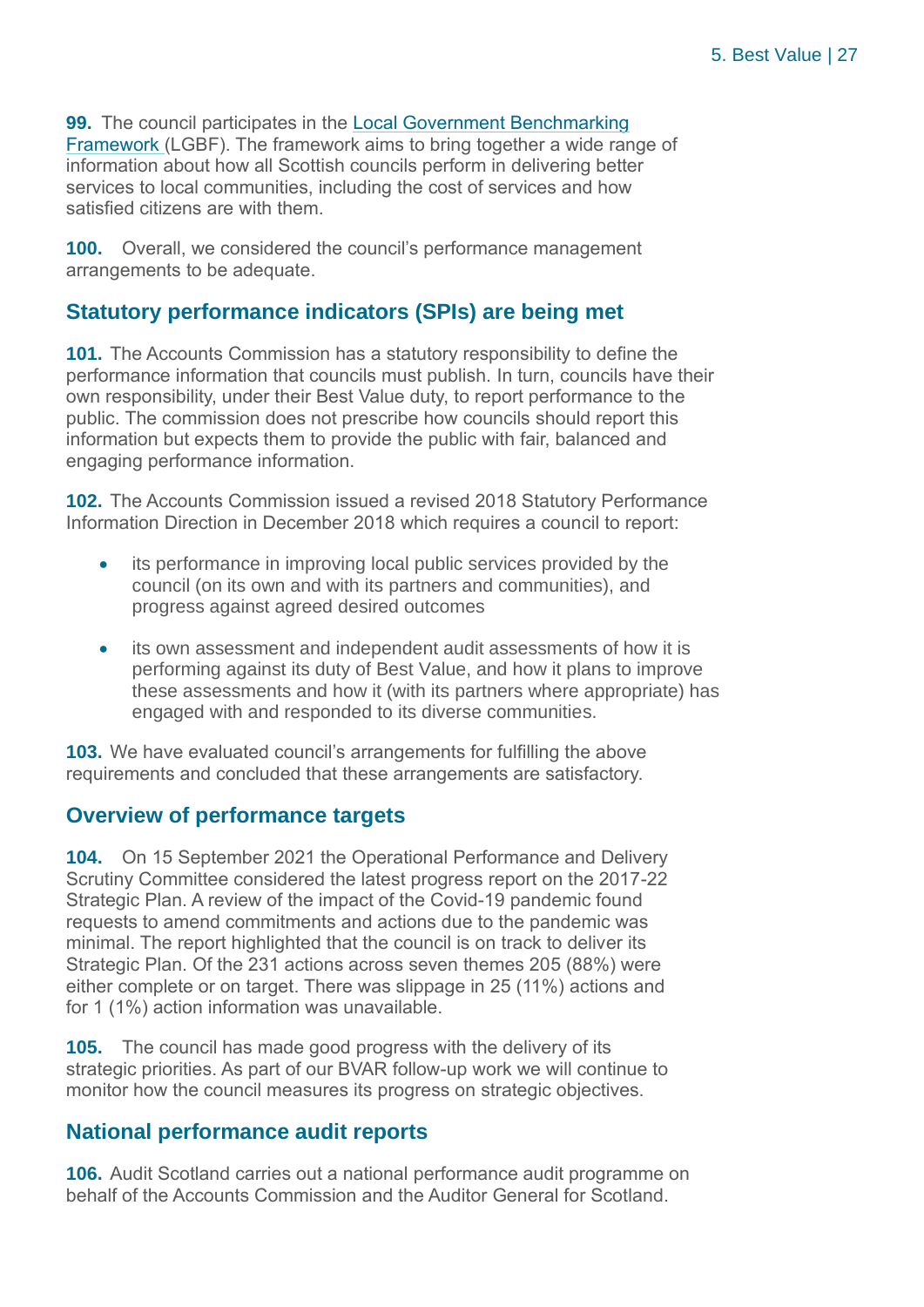During 2020/21, Audit Scotland published a number of reports which may be of interest to the body. These are outlined in [Appendix](#page-38-0) 4.

**107.** The council has well established and effective arrangements in place to ensure that our national reports and their impact on the council are considered by members.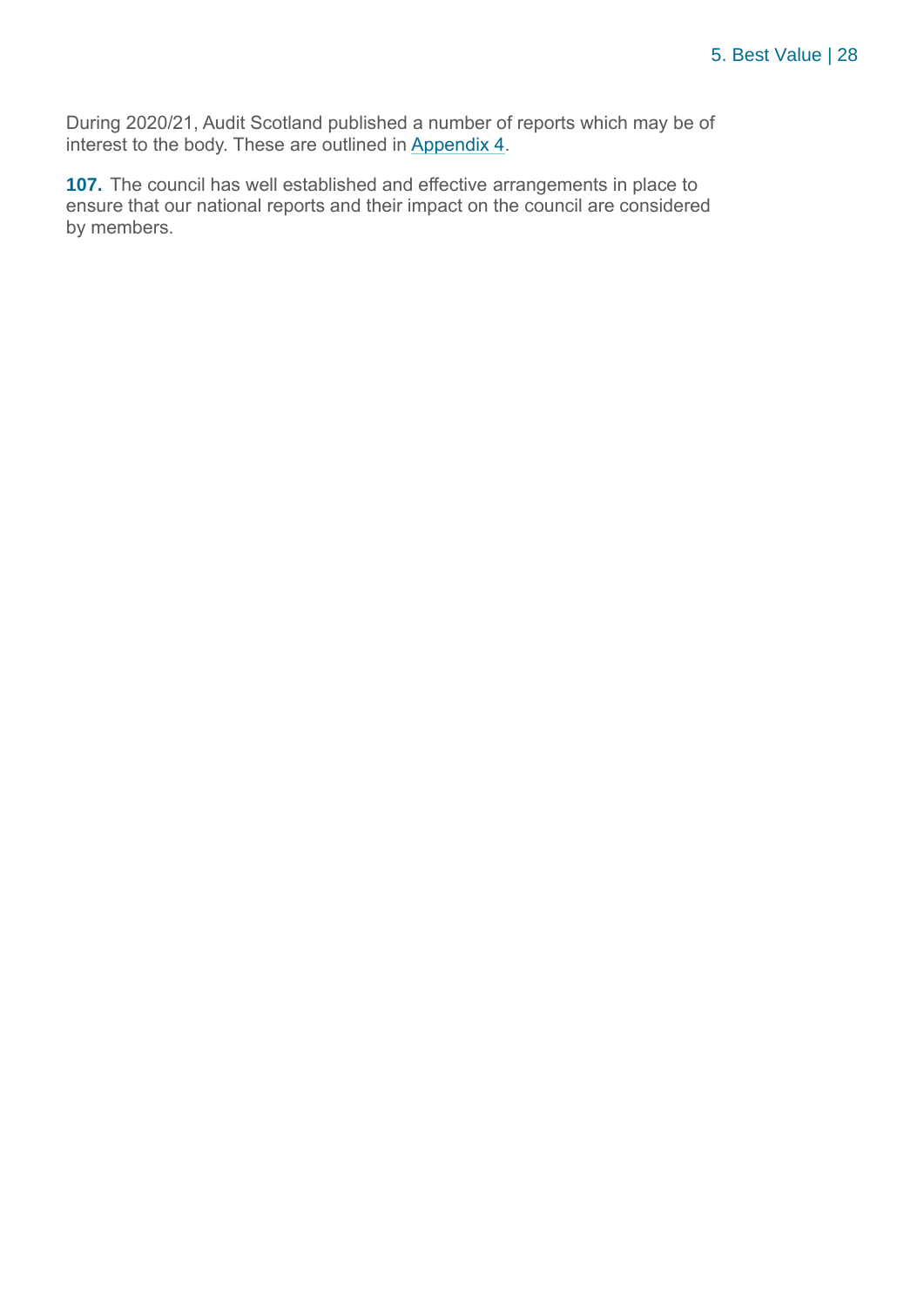# <span id="page-28-0"></span>**Appendix 1** Action plan 2020/21

# **2020/21 recommendations**

| <b>Issue/risk</b>                                                                                                                                                                                                                                                                                                           | <b>Recommendation</b>                                                                                                                                                        | <b>Agreed management</b><br>action/timing                                                                                                                                                                                                                                                                                                                                                           |
|-----------------------------------------------------------------------------------------------------------------------------------------------------------------------------------------------------------------------------------------------------------------------------------------------------------------------------|------------------------------------------------------------------------------------------------------------------------------------------------------------------------------|-----------------------------------------------------------------------------------------------------------------------------------------------------------------------------------------------------------------------------------------------------------------------------------------------------------------------------------------------------------------------------------------------------|
| 1. Valuation of Land &<br><b>Buildings</b><br>Land and buildings are<br>revalued over a 5-year rolling<br>programme with the assets of<br>a different service valued<br>each year.<br><b>Risk There is a risk of</b><br>significant movements in<br>value between each year's<br>accounts.                                  | The council should consider a<br>valuation methodology<br>whereby 20 per cent of each<br>class of asset across all<br>services is revalued each<br>year.<br>Para 62.         | <b>Management Action</b><br>The council's 2021-22<br>valuation programme is<br>already underway but will<br>consider this proposal as part<br>of a wider national<br>consideration over the<br>medium term.<br><b>Responsible officer</b><br><b>Executive Director of Finance</b><br><b>Agreed date</b><br>Over the medium term                                                                     |
| 2. Financial Sustainability<br>Medium and longer-term<br>plans have yet to be updated<br>to reflect the future financial<br>impact of the Covid-19<br>pandemic.<br><b>Risk The council's medium</b><br>and longer-term financial<br>planning may not support the<br>management and delivery of<br>its strategic objectives. | The council should update its<br>medium-term financial plans<br>to reflect the most up-to-date<br>position regarding the<br>financial impact of Covid-19.<br><b>Para 74.</b> | <b>Management Action</b><br>The council's financial<br>forecast for 2022-25 has<br>recently been completed. It<br>is assumed that the impact of<br>Covid-19 will be met through<br>existing carry forwards and<br>additional Scottish<br>Government funding and<br>financial flexibilities.<br><b>Responsible officer</b><br><b>Executive Director of Finance</b><br><b>Agreed date</b><br>Complete |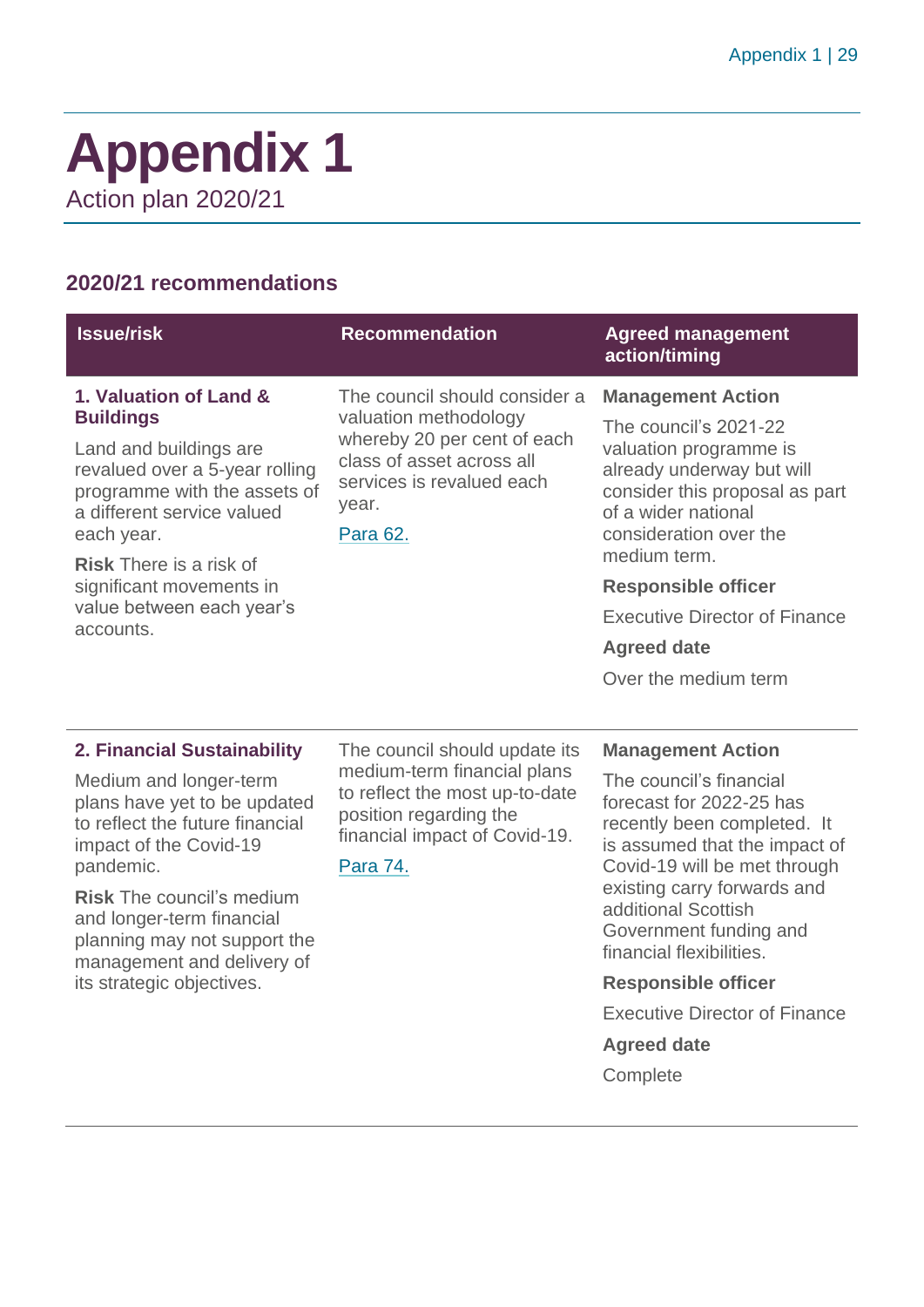# **Follow-up of prior year recommendations**

| <b>Issue/risk</b>                                                                                                                                                                                                                                                                                                                                                                             | <b>Recommendation</b>                                                                                                                                                                                                                                                                                                                                     | <b>Agreed management</b><br>action/timing                                                                                                                                                                                                                                                                                                                                                                                                              |
|-----------------------------------------------------------------------------------------------------------------------------------------------------------------------------------------------------------------------------------------------------------------------------------------------------------------------------------------------------------------------------------------------|-----------------------------------------------------------------------------------------------------------------------------------------------------------------------------------------------------------------------------------------------------------------------------------------------------------------------------------------------------------|--------------------------------------------------------------------------------------------------------------------------------------------------------------------------------------------------------------------------------------------------------------------------------------------------------------------------------------------------------------------------------------------------------------------------------------------------------|
| <b>3. Financial Sustainability</b><br>Medium and longer-term<br>plans have yet to be updated<br>to reflect the future financial<br>impact of the Covid-19<br>pandemic.<br>Risk - The council's medium<br>and longer-term financial<br>planning may not support the<br>management and delivery of<br>its strategic objectives.                                                                 | The council should update its<br>medium-term financial plan<br>as soon as more clarity on<br>the financial impacts of<br>Covid-19 is obtained.                                                                                                                                                                                                            | See item 1                                                                                                                                                                                                                                                                                                                                                                                                                                             |
| <b>4. Efficiency Savings</b><br>The council achieved actual<br>savings of £19.3 million in<br>2019/20, 85% of target.<br><b>Risk</b> - the failure to fully<br>deliver planned efficiency<br>savings puts additional<br>pressure on future year<br>budgets.                                                                                                                                   | In light of the impact of Covid-<br>19, and as part of its<br>response and recovery<br>framework and renewal<br>programme, the council<br>should ensure that future<br>savings targets are<br>underpinned by robust and<br>risk-assessed action plans.<br>These should be reviewed<br>regularly to ensure remedial<br>action is taken where<br>necessary. | <b>Management Action</b><br>The council considers the<br>delivery of savings as part of<br>the annual budget process<br>and adjusts as necessary.<br><b>Responsible officer</b><br><b>Executive Director of Finance</b><br><b>Agreed date</b><br>Annually as part of the<br>budget process                                                                                                                                                             |
| <b>5. Homelessness</b><br>Although the service has<br>made progress in developing<br>and implementing its<br>improvement plan and rapid<br>re-housing transition plan,<br>this has yet to translate into<br>desired improvement in<br>service attainment levels.<br><b>Risk - the pace of service</b><br>improvement may be<br>insufficient to meet the<br>ongoing needs of service<br>users. | The council should continue<br>to engage with the Scottish<br>Housing Regulator and other<br>stakeholders on the<br>implementation of its<br>homelessness strategy and<br>plans.                                                                                                                                                                          | <b>Management Action</b><br>The Council has made<br>significant progress in relation<br>to the objectives set out<br>within our Rapid Rehousing<br>Housing Transition Plan and<br><b>Scottish Housing Regulator</b><br>Implementation Plan.<br>Critically, throughout the<br>Public Health emergency,<br>Glasgow has maintained a<br>duty to respond to emergency<br>accommodation needs where<br>we have ensured that all<br>presentations, including |

rough sleepers with no recourse to public funds

rough sleepers and those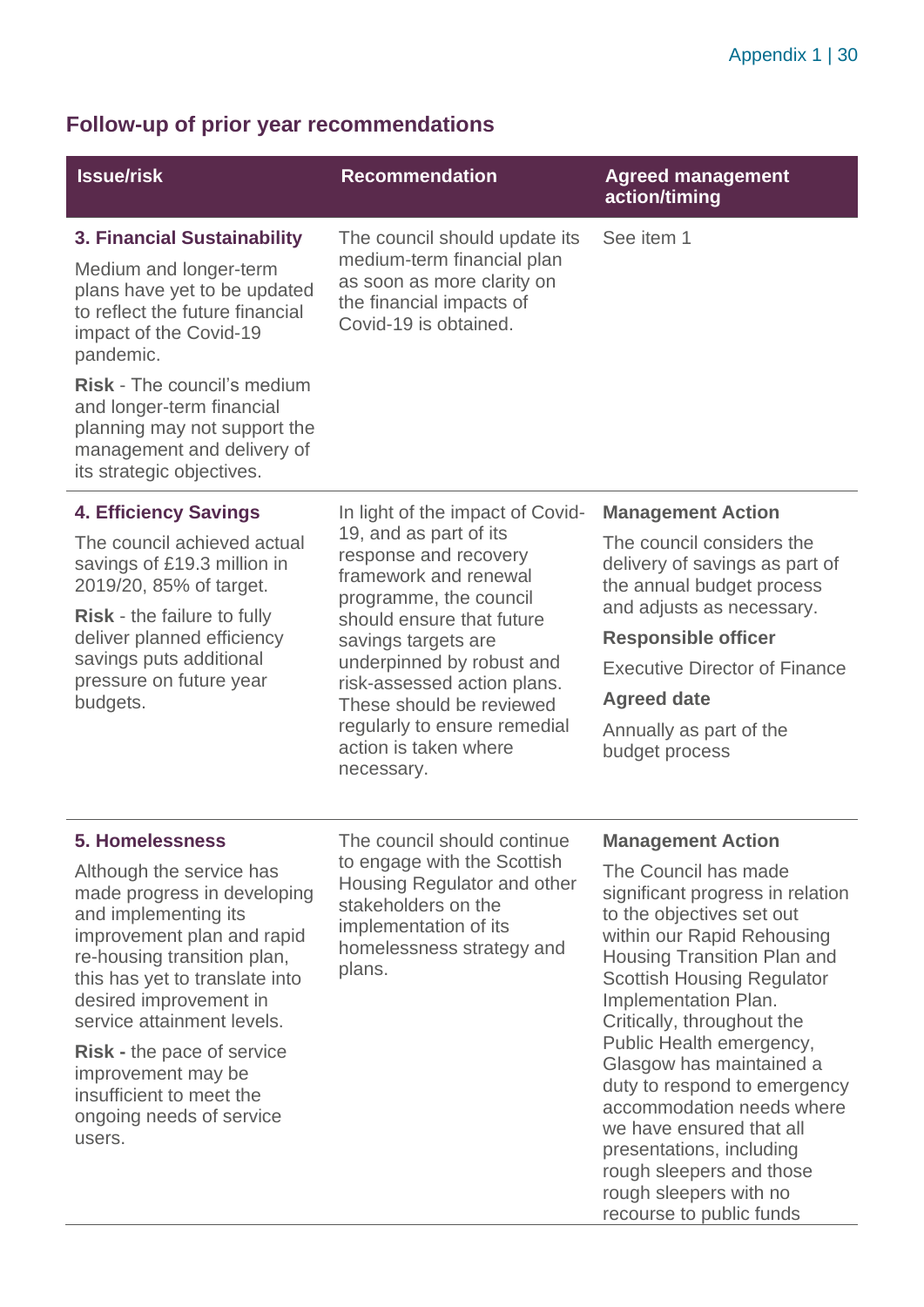# Appendix 1 | 31

| <b>Issue/risk</b> | <b>Recommendation</b> | <b>Agreed management</b><br>action/timing                                                                                                                                                                                                                                                                  |
|-------------------|-----------------------|------------------------------------------------------------------------------------------------------------------------------------------------------------------------------------------------------------------------------------------------------------------------------------------------------------|
|                   |                       | (NRPF) are offered<br>emergency accommodation.<br><b>Glasgow HSCP</b><br>Homelessness services<br>remain committed to working<br>with partners, including the<br>Scottish Housing Regulator,<br>to address the challenges it<br>faces in relation to the<br>prevention and alleviation of<br>homelessness. |
|                   |                       | <b>Responsible officer</b>                                                                                                                                                                                                                                                                                 |
|                   |                       | Chief Officer, Glasgow Health<br>and Social Care Partnership                                                                                                                                                                                                                                               |
|                   |                       | <b>Agreed date</b>                                                                                                                                                                                                                                                                                         |
|                   |                       | Key milestones in line with<br>published RRTP through to<br>31 March 2024                                                                                                                                                                                                                                  |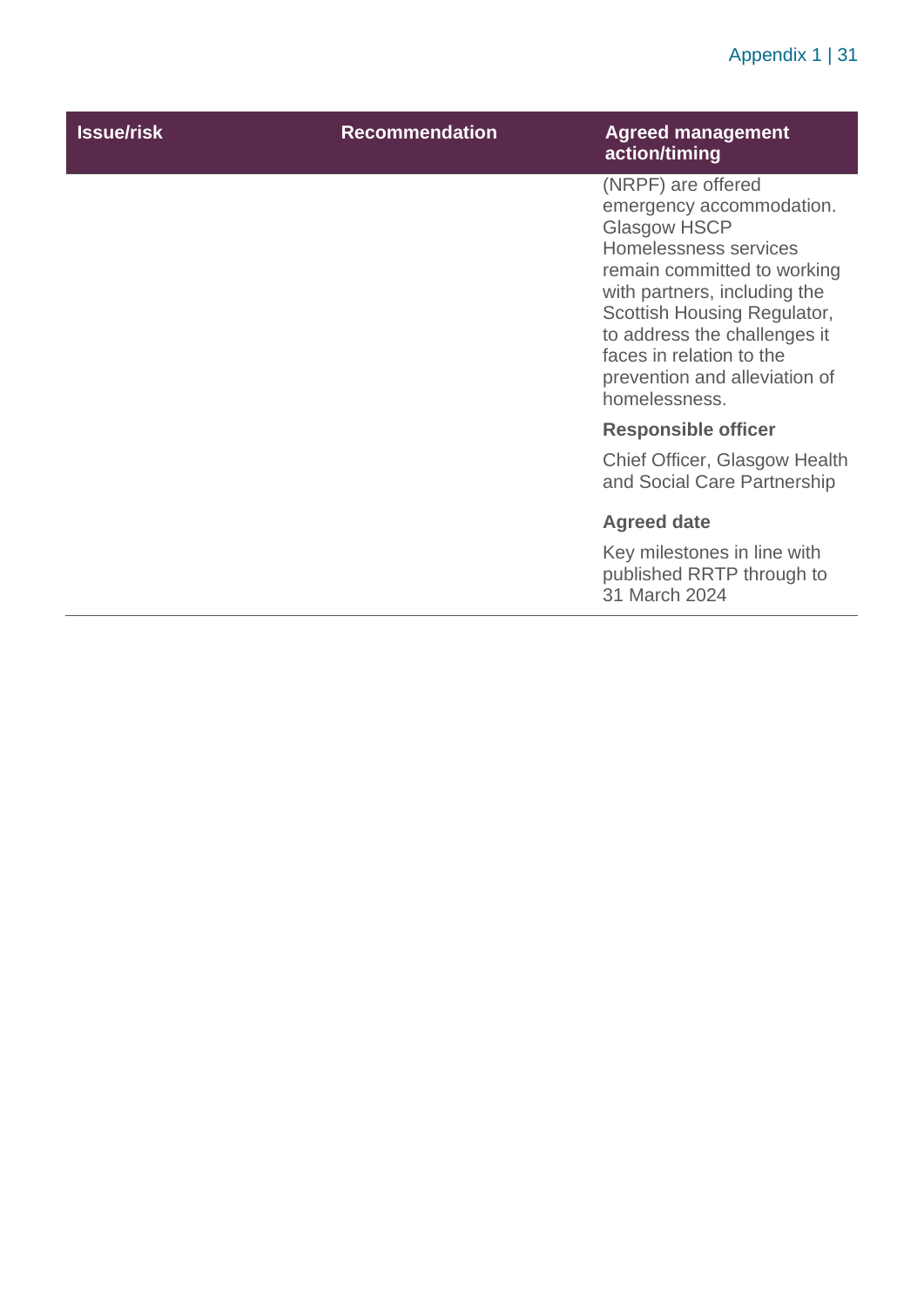# <span id="page-31-0"></span>**Appendix 2**

Significant audit risks identified during planning

The table below sets out the audit risks we identified during our planning of the audit and how we addressed each risk in arriving at our conclusion. The risks are categorised between those where there is a risk of material misstatement in the annual accounts and those relating our wider responsibility under the [Code](http://www.audit-scotland.gov.uk/report/code-of-audit-practice-2016)  [of Audit Practice 2016.](http://www.audit-scotland.gov.uk/report/code-of-audit-practice-2016)

#### **1. Risk of material misstatement due to fraud caused by the management override of controls**

International Auditing Standards require that audits are planned to consider the risk of material misstatement in the financial statements caused by fraud, which is presumed to be a significant risk in any audit. This includes the risk of fraud due to the management override of controls.

#### **Controls**

Assessment of controls in place for reviewing significant manual journals to ensure that they are appropriate.

#### **Testing**

Detailed testing of significant manual journal entries, with a focus on those impacting areas of significant risk.

Focussed testing of accruals and prepayments on areas of significant risk.

Evaluation of significant transactions that are outside the normal course of business.

#### **Assessing methodology and assumptions**

Assessment of any changes from the prior year to the estimation methodology applied by the council and the reasonableness of the estimates contained within the financial statements.

#### **Related Parties**

Assessment of the adequacy of the arrangements for identifying and disclosing

#### **Audit risk Assurance procedure Results and conclusions**

#### *We did not identify any indicators of management bias or management fraud*.

#### **Controls**

Controls in place for reviewing significant manual journals did not operate effectively throughout 2020/21 (see [paragraph](#page-16-0) 59).

#### **Testing**

We increased our audit sample for testing significant manual journals – no issues were identified.

Our testing of accruals and prepayments and significant transactions outside the normal course of business was satisfactory – no issues were identified.

#### **Assessing methodology and assumptions**

For significant estimates we assessed the estimation methodology and challenged management on the reasonableness assumptions used – no issues were identified.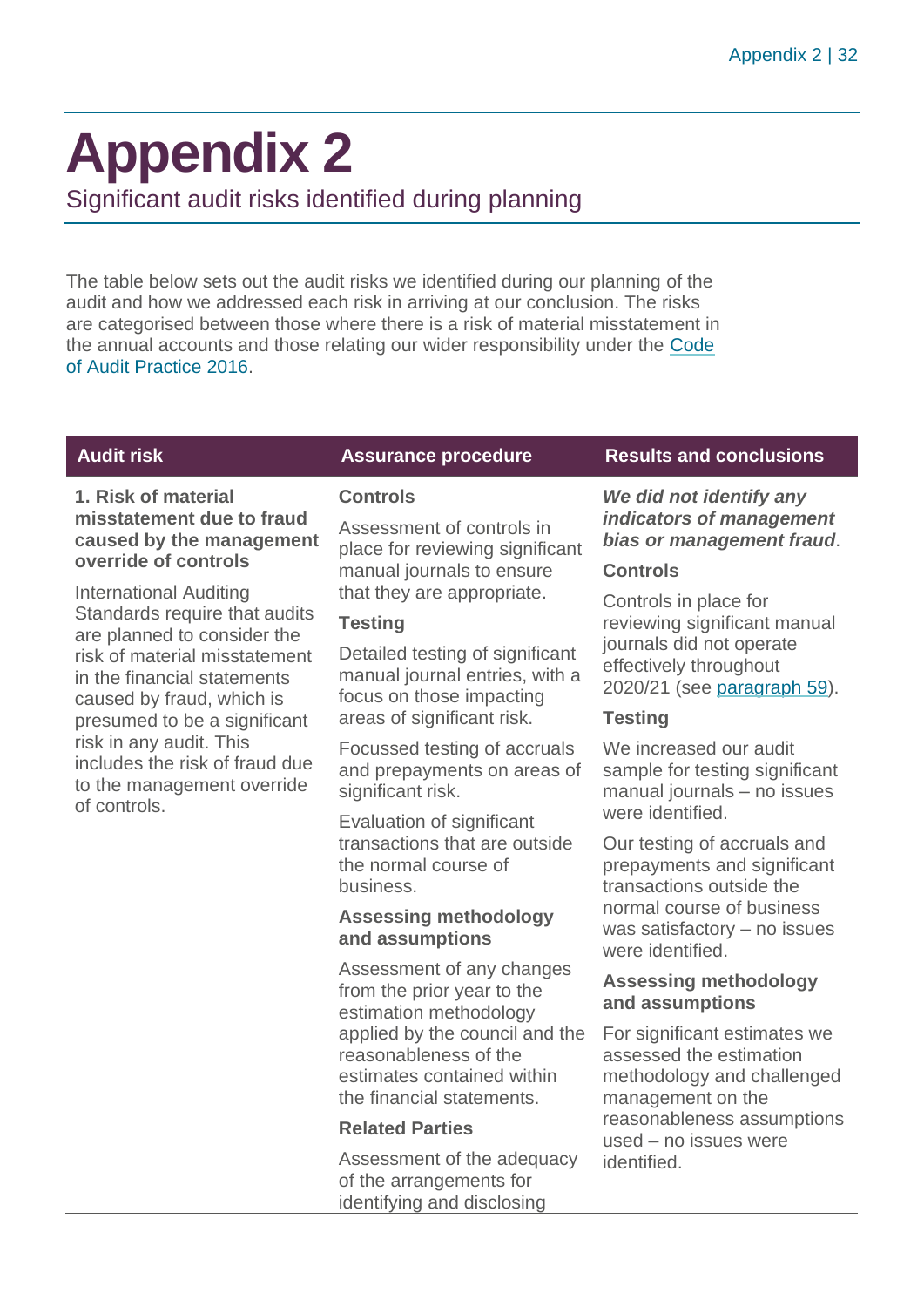related party relationships and transactions in the financial statements.

#### **Audit risk Assurance procedure Results and conclusions**

#### **Related Parties**

Our critical assessment of the council's arrangements for identifying and disclosing related party transactions found was satisfactory.

#### **2. Impact of additional funding and expenditure due to Covid-19 on the financial statements**

The Covid-19 pandemic has resulted in significant financial pressures for the council. The Scottish and UK governments have announced a range of additional funding streams for the council to support frontline services and help the council manage the financial pressures caused by Covid-19. As at March 2021 the council has been allocated an additional £192.6 million in General Revenue Grant as nonrecurring Covid-19 funding.

This additional income and associated expenditure includes a mixture of principal and agency transactions which are subject to different accounting considerations in the preparation of the financial statements.

There is a risk that Covid-19 funding and expenditure is not disclosed appropriately in the financial statements.

#### **Understanding arrangements**

We will obtain an understanding of how the council has processed and controlled the Covid-19 related income and expenditure.

We will obtain an understanding of the controls in place to mitigate the risk of fraudulent claims against Covid-19 support grants and schemes.

#### **Testing**

We will challenge the judgement of whether to account for various support grants as 'agent' or 'principal'.

We will assess the accounting treatment of a sample of 'agent' and 'principal' transactions.

We will assess whether any accruals, provisions or prepayments have been properly made in respect of the Code.

#### **Disclosures**

We will assess whether the additional income and expenditure has been properly disclosed in the financial statements in line with the Code and relevant guidance.

We will consider the management commentary

#### *We found that Covid-19 funding and expenditure is disclosed appropriately in the financial statements.*

#### **Understanding arrangements**

We found the council's controls around Covid-19 income and expenditure to be satisfactory.

We found the council's controls to mitigate the risk of fraudulent claims against Covid-19 support grants and schemes to be satisfactory.

#### **Testing**

Our audit procedures established that the council had adequate arrangements in place for

- classifying support grants as 'agent' or 'principal'
- accounting for support grants, including any accruals, provisions or prepayments.

#### **Disclosures**

We assessed whether disclosures on additional income and expenditure complied with the Code and relevant guidance – no issues were identified.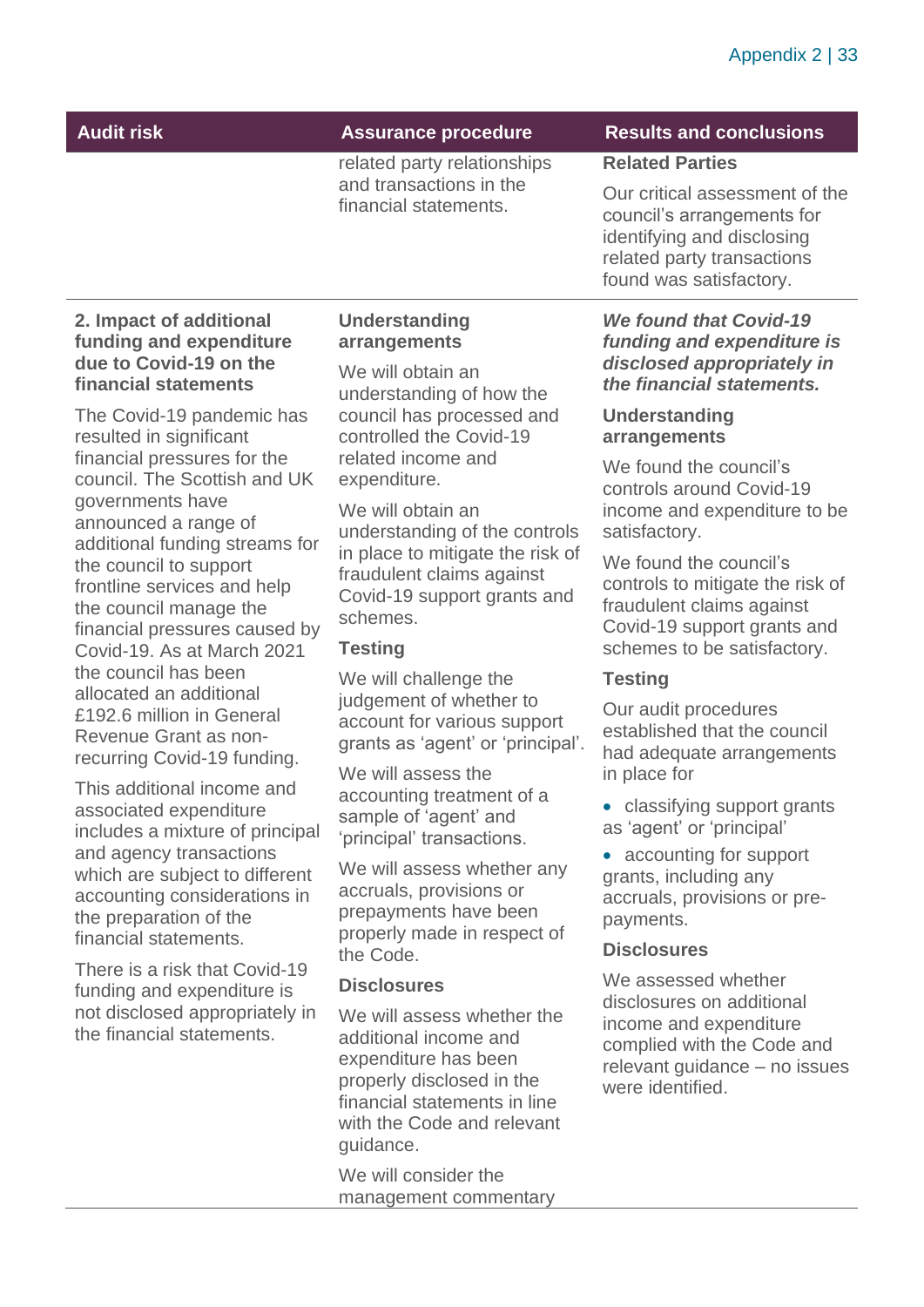reports on the Covid-19 related income and expenditure.

#### **3. Estimation in the valuation of land and buildings**

Land and buildings are revalued on a five-year rolling basis.

The council held land and buildings with a NBV of £2,314 million as at 31 March 2020. There is a significant degree of subjectivity in the valuation of land and buildings. Valuations are based on specialist and management assumptions and changes in these can result in material changes to valuations.

In addition, the council will have to give evidence on how it satisfies itself that those assets not revalued during 20/21 are not materially misstated.

We understand that the latest guidance issued by the Royal Institute of Surveyors suggests that there may not be a requirement to report material uncertainty for 2020/21 valuations due to the impact of Covid-19. However, we recognise that this position may change

#### **Controls**

We will obtain an understanding of management's involvement in the valuation process to assess if appropriate oversight has occurred.

We will critically assess the approach that the council has adopted to assess the risk that assets not subject to valuation are materially misstated and consider the robustness of that approach.

#### **Management Expert**

We will evaluate the competence, capabilities and objectivity of the professional valuer.

#### **Assessing methodology and assumptions**

Through the work of an independent expert, we will:

- critically assess the methodology used by the valuer by considering whether the valuations are in accordance with the RICS Valuation Professional Standards 'the Red Book'.
- critically assess the reasonableness of valuations conducted by the professional valuer, including the use of any assumptions.

We will challenge management's assessment of why it considers that the land and buildings not revalued in 2020-21 are not materially misstated. We will critically assess the

*We did not identify any issues around the valuation of land and buildings*.

#### **Controls**

We found that management have an appropriate level of involvement and oversight of the valuation process.

Our assessment of the council's arrangements for minimising the risk of material misstatement of assets not subject to valuation was satisfactory.

#### **Management Expert**

Based on our audit procedures we concluded that the professional valuer was competent, capable and objective.

#### **Assessing methodology and assumptions**

We engaged directly with the council's valuer to assess their arrangements for compliance with industry standards around valuations and therefore did not make use of an independent expert as planned.

We concluded that the valuations were conducted in accordance with RICS standards and the use of assumptions was reasonable.

We concluded that management's assessment that land and buildings not revalued in 2020-21 are not materially misstated to be reasonable and found

**Audit risk Assurance procedure Results and conclusions**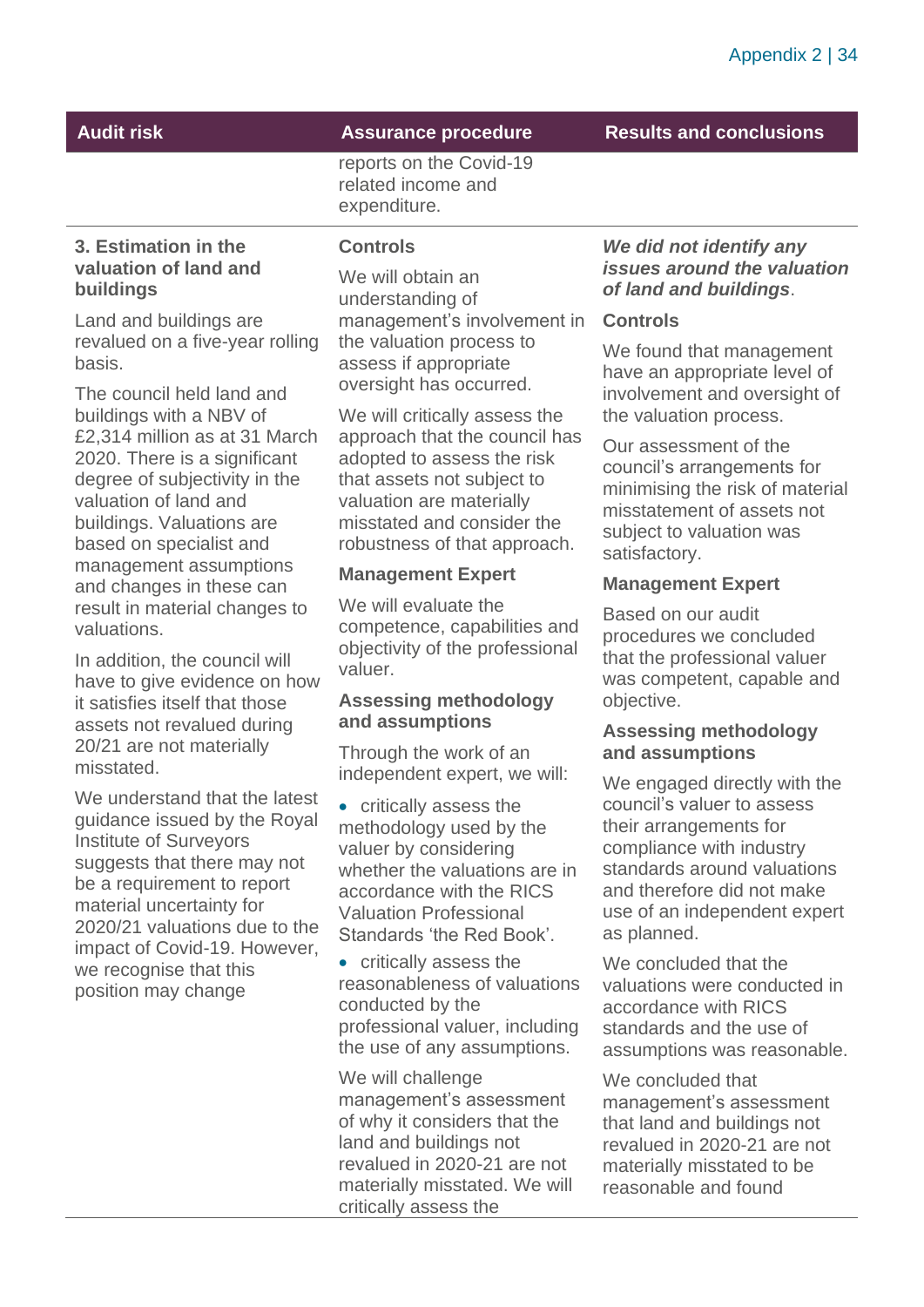appropriateness of any assumptions.

We will critically assess the council's response to any changes in guidance issued by RICS.

#### **Testing**

We will substantively test the reconciliation between the financial ledger and the property asset register, including a sample of land and building assets re-valued in the year.

#### **Disclosures**

We will critically assess the adequacy of the council's disclosures regarding the assumptions in relation to the valuation of land and buildings.

#### **Audit risk Assurance procedure Results and conclusions**

assumptions to be appropriate.

Our audit procedures did not identify any non-compliance with RICS guidance.

#### **Testing**

We did not identify any issues with the reconciliation between the financial ledger and the property asset register.

#### **Disclosures**

We found that appropriate disclosures have been made regarding the assumptions in relation to the valuation of land and buildings.

#### **4. Estimation in the valuation of the pension liability**

The council is an admitted body of Strathclyde Pension Fund and recognised a net pension liability of £1,050 million as at 31 March 2020.

The Fund's latest triennial valuation was completed during the financial year and will be reflected in the updated pension liability at 31 March 2021.

The liability requires the use of an actuarial methodology using a number of assumptions including financial and demographic assumptions. These assumptions should reflect the profile of the council's employees and be based on appropriate data.

#### **Controls**

We will critically assess the arrangements for the provision of membership information to the actuary, together with any assumptions, to calculate the pension obligation.

#### **Management Expert**

We will evaluate the competence, capabilities and objectivity of the actuary.

#### **Benchmarking Assumptions**

Through the work of an independent expert, we will challenge the key assumptions applied.

#### **Testing**

We will agree the data provided by the council to the Strathclyde Pension Fund for

#### *We did not identify any issues around the valuation of the pension liability.*

#### **Controls**

Our audit procedures found the arrangements for the provision of membership information to the actuary, including assumptions, to be satisfactory.

#### **Management Expert**

Based on our audit work we concluded that the actuary was competent, capable and objective.

#### **Benchmarking Assumptions**

Through the use of the work of an expert we concluded that key assumptions were appropriate.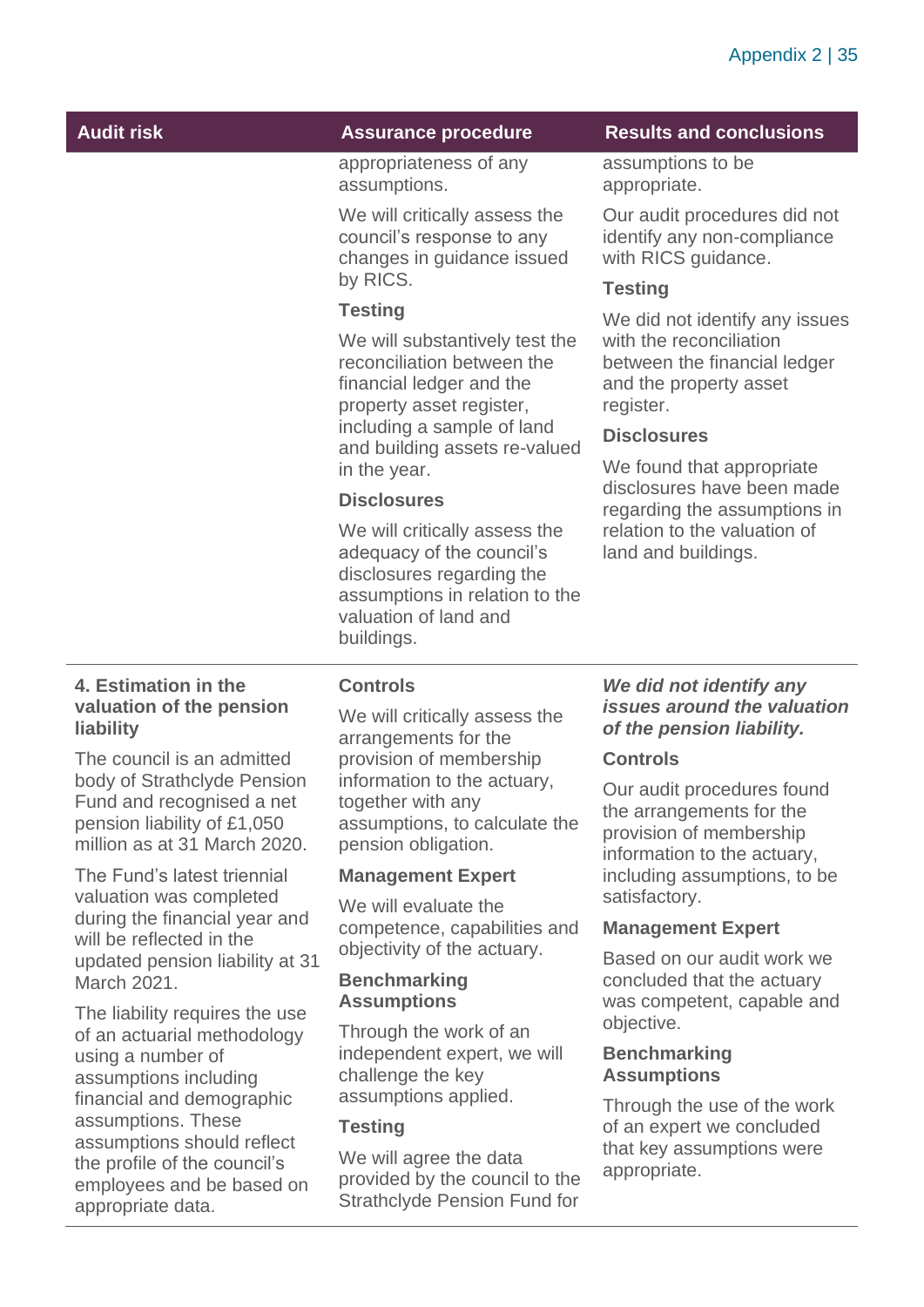The methodology applied could have a material impact on the net pension liability accounted for in the financial statements. The basis of the assumptions should also be derived on a consistent basis year to year.

There is a risk that the assumptions and methodology used in the valuation of the council's pension obligation are not reasonable.

use within the calculation of the scheme valuation.

#### **Disclosures**

We will consider the adequacy of the disclosures regarding the sensitivity of the liability to the assumptions.

We will assess whether the disclosures are in accordance with the Code's requirements.

#### **Audit risk Assurance procedure Results and conclusions**

#### **Testing**

We did not identify any issues regarding the data provided by the council to the Strathclyde Pension Fund.

#### **Disclosures**

We concluded that the council has made appropriate disclosures regarding the sensitivity of the liability to assumptions.

We concluded that disclosures are in accordance with the Code.

#### **5. Risk of Material Misstatement in relation to the Group**

#### **SEC Land and Buildings**

The value of land and buildings incorporated into the group from Scottish Events Campus Limited is likely to be above group materiality.

Valuations are based on specialist and management assumptions and changes in these can result in material changes to valuations.

There is a risk arising to valuation estimates from the use of assumptions in the valuations.

#### **City Property Investments**

The value of property investments incorporated into the group from City Property Glasgow (Investments) is likely to be above group materiality.

In line with ISA 600 we will evaluate and review the work performed by the component auditors in relation to the identified risks.

This will include:

- discussion with the component auditors on the audit approach to the risks identified
- assessment of relevant work of the component auditors and their judgements on the identified risks
- assessment on whether any further audit procedures are required.

*Our planned audit procedures did not identify any issues around the material valuations in relation to the Group.*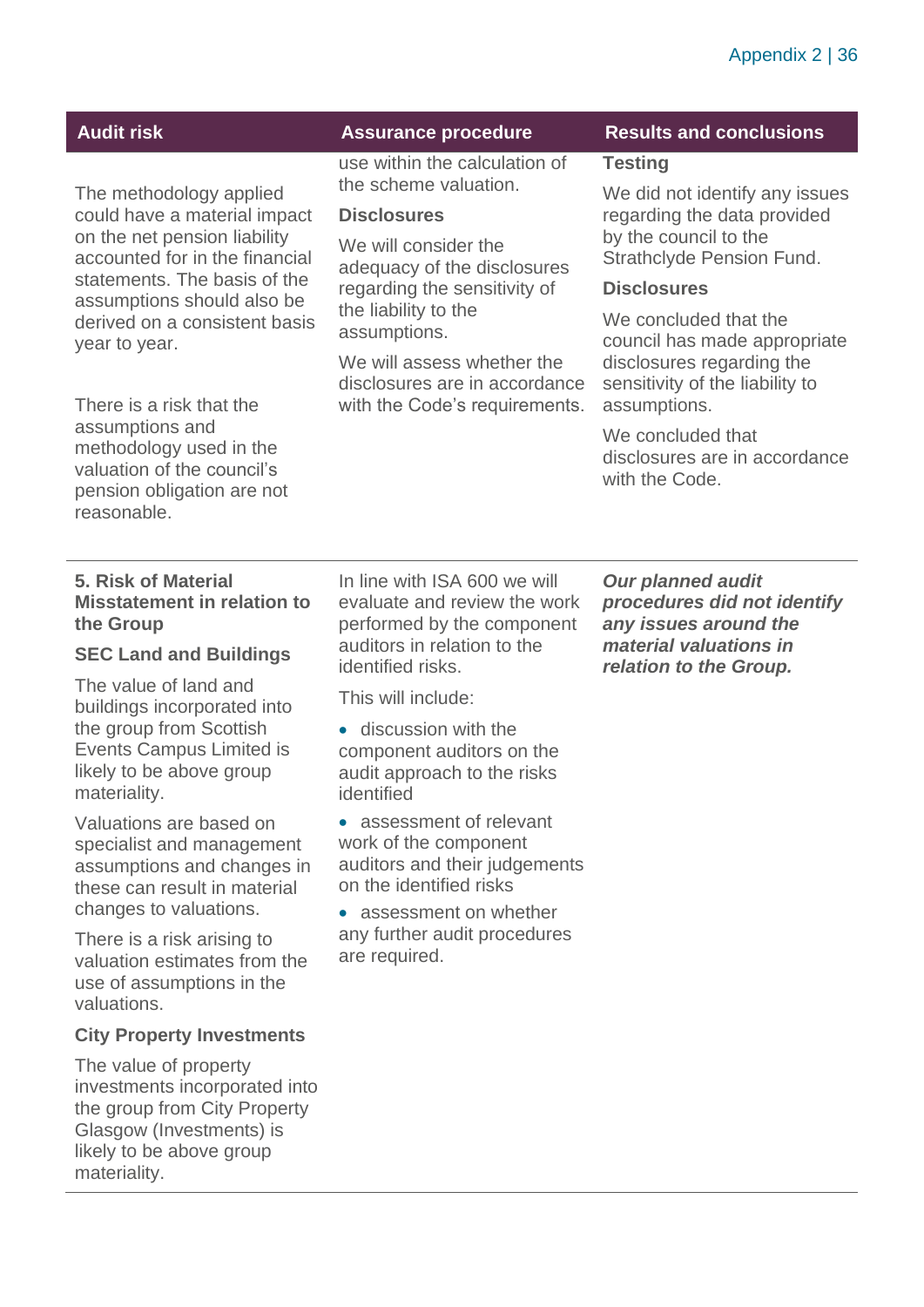**Audit risk Assurance procedure Results and conclusions**

Valuations are based on specialist and management assumptions and changes in these can result in material changes to valuations.

There is a risk arising to valuation estimates from the use of assumptions in the valuations.

#### **Glasgow Life Pension Liability**

The value of the net pension liability incorporated into the group from Glasgow Life is likely to be above group materiality.

The liability requires the use of an actuarial methodology using a number of assumptions including financial and demographic assumptions.

There is a risk that the assumptions and methodology used in the valuation of Glasgow Life's pension obligation are not reasonable.

# **Risks identified from the auditor's wider responsibility under the Code of Audit Practice**

| <b>Audit risk</b>                                                                                                                              | <b>Assurance procedure</b>                                                                                                                 | <b>Results and conclusions</b>                                       |
|------------------------------------------------------------------------------------------------------------------------------------------------|--------------------------------------------------------------------------------------------------------------------------------------------|----------------------------------------------------------------------|
| <b>6. Financial Sustainability</b><br>The council faces significant<br>financial challenges, including                                         | We will assess the adequacy<br>of the council's longer-term<br>financial plans.                                                            | The council has<br>appropriate and effective<br>financial management |
| • A spending gap of £112.5<br>million over the next three<br>years<br>• increased costs and<br>reduced income due to the<br>impact of Covid-19 | We will assess the council's<br>financial position based on<br>our review of the council's<br>financial performance and<br>budget reports. | arrangements in place                                                |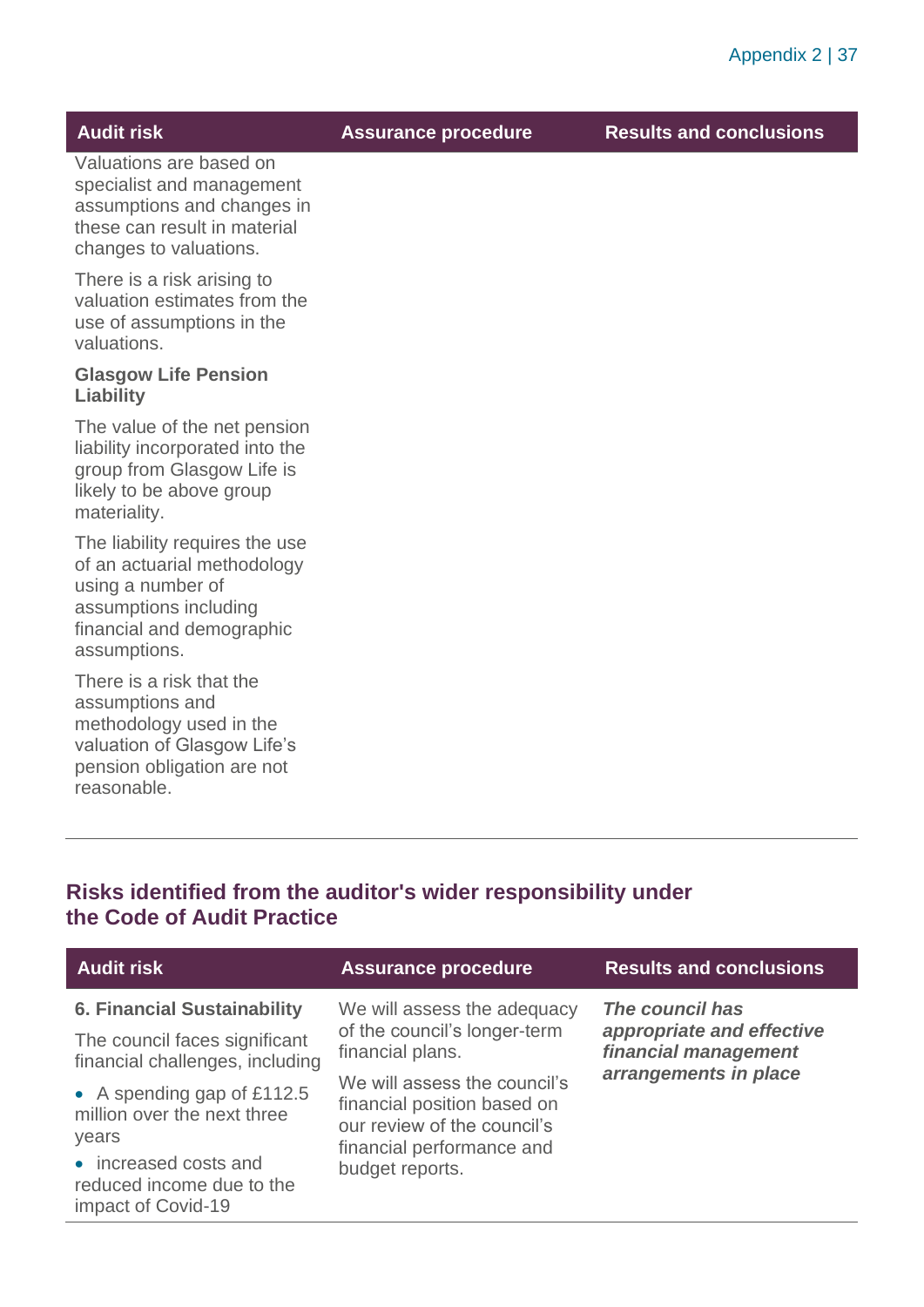| <b>Audit risk</b>                                                                                                              | <b>Assurance procedure</b>                                                                                                                     | <b>Results and conclusions</b> |
|--------------------------------------------------------------------------------------------------------------------------------|------------------------------------------------------------------------------------------------------------------------------------------------|--------------------------------|
| • local government funding<br>settlements that are likely to<br>remain challenging<br>• ongoing rising demands<br>for services | We will assess any council<br>plans to use the Scottish<br>Government's relaxation of<br>financial regulations due to<br>the Covid19 pandemic. |                                |
| • increasing costs across<br>services                                                                                          | We will assess the council's<br>savings programme,<br>including the reasonableness<br>of future savings plans and<br>the adequacy of progress  |                                |
| • implementation of a new<br>pay and grading system.                                                                           |                                                                                                                                                |                                |
| To meet these challenges                                                                                                       | reports to committee.                                                                                                                          |                                |
| and deliver its strategic<br>objectives it is important that<br>the council has strong longer-<br>term financial plans.        | We will review and assess<br>provisions and contingent<br>liability disclosures as part of<br>our financial statements<br>audit.               |                                |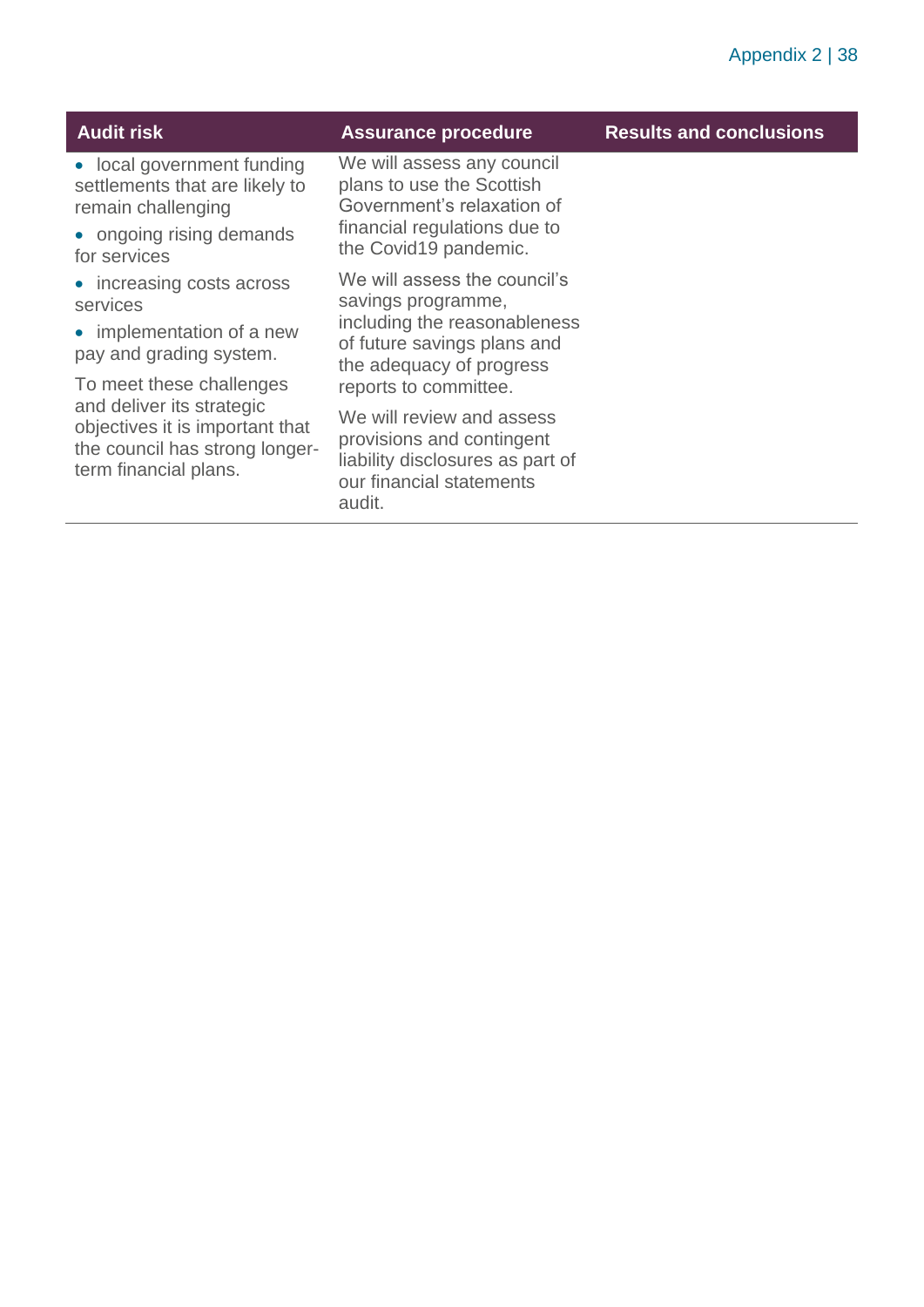# <span id="page-38-0"></span>**Appendix 3**

Additional report relating to EU Public Interest Entities

| <b>Consideration</b>                                                 | <b>Response</b>                                                                                                                                                                                                                                                        |
|----------------------------------------------------------------------|------------------------------------------------------------------------------------------------------------------------------------------------------------------------------------------------------------------------------------------------------------------------|
| Our declaration of Independence                                      | No matters to report. The<br>engagement team has complied with<br>the relevant ethical requirements<br>regarding independence.                                                                                                                                         |
| Key Audit Partner(s)                                                 | John Cornett, Audit Director is the<br>engagement lead.                                                                                                                                                                                                                |
| Independence of external experts engaged by<br><b>Audit Scotland</b> | We engaged PWC as an external<br>expert in obtaining assurances<br>around the competence and<br>objectivity of, and assumptions and<br>approach adopted by the actuary in<br>producing IAS19 figures in respect of<br>pension fund disclosures as at 31<br>March 2021. |
|                                                                      | There are no matters to report.                                                                                                                                                                                                                                        |
| Communications with audit committee and<br>management                | We set out the nature, frequency of<br>communication with CAC, FASC and<br>management in our Annual Plan<br>dated July 2021.                                                                                                                                           |
| Scope and timing of audit                                            | We set out the scope and timing of<br>the audit in our Annual Plan dated<br>July 2021.                                                                                                                                                                                 |
| <b>Audit Methodology</b>                                             | Our audit response to risks identified<br>at planning is set out in Appendix 2.                                                                                                                                                                                        |
| <b>Valuation Methods</b>                                             | See Appendix 2 for the valuation<br>methods applied to items in the<br>financial statements and the impact<br>of any changes.                                                                                                                                          |
| Going concern assessment                                             | We have not identified any significant<br>matters affecting the entity's ability to<br>continue as a going concern.                                                                                                                                                    |
| Requested explanations and documents                                 | No matters to report. All requested<br>explanations and documents were<br>provided by management.                                                                                                                                                                      |
| <b>Materiality</b>                                                   | See Exhibit 1                                                                                                                                                                                                                                                          |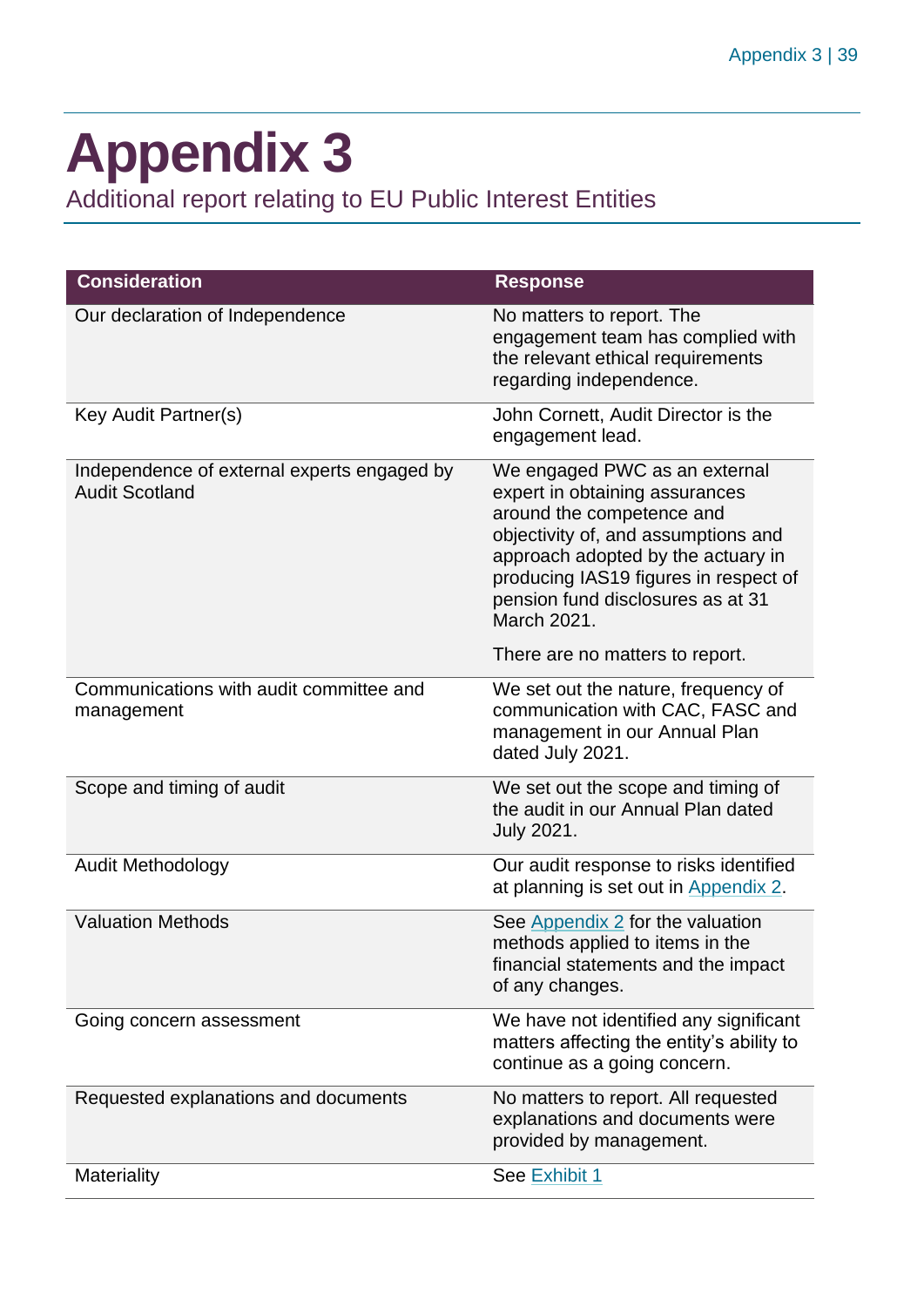| Non-compliance with laws and regulation or<br>articles of association | No actual or suspected non-<br>compliance with laws and regulation<br>or articles of association were<br>identified during the audit.                               |
|-----------------------------------------------------------------------|---------------------------------------------------------------------------------------------------------------------------------------------------------------------|
| Significant deficiencies in internal control                          | Overall, we concluded that the control<br>environment was operating effectively<br>however there is room to improve<br>existing arrangements (see<br>paragraph 60). |
| Significant difficulties and matters                                  | No significant difficulties were<br>encountered during the audit.                                                                                                   |
|                                                                       | The significant matters arising from<br>the audit as set out in Exhibit 2 were<br>discussed, or subject to,<br>correspondence, with management.                     |
|                                                                       | There are no matters to report that<br>are significant to the oversight of the<br>financial reporting process.                                                      |
| Non - Audit Scotland component auditors                               | We evaluate and reviewed the work<br>of the following component auditors:                                                                                           |
|                                                                       | Wylie & Bisset in relation to<br>the valuation of investment<br>properties for City Property<br>Glasgow (Investments)                                               |
|                                                                       | Ernst & Young in relation to<br>the valuation of Land &<br><b>Buildings for Scottish Events</b><br><b>Campus Limited</b>                                            |
|                                                                       | Azets in relation to the<br>valuation of Glasgow Life<br>pension liabilities.                                                                                       |
|                                                                       | There are no matters to report.                                                                                                                                     |
| Management's approach to consolidation                                | Management's approach to<br>consolidation is consistent with IFRS.<br>The group accounts include all<br>significant components.                                     |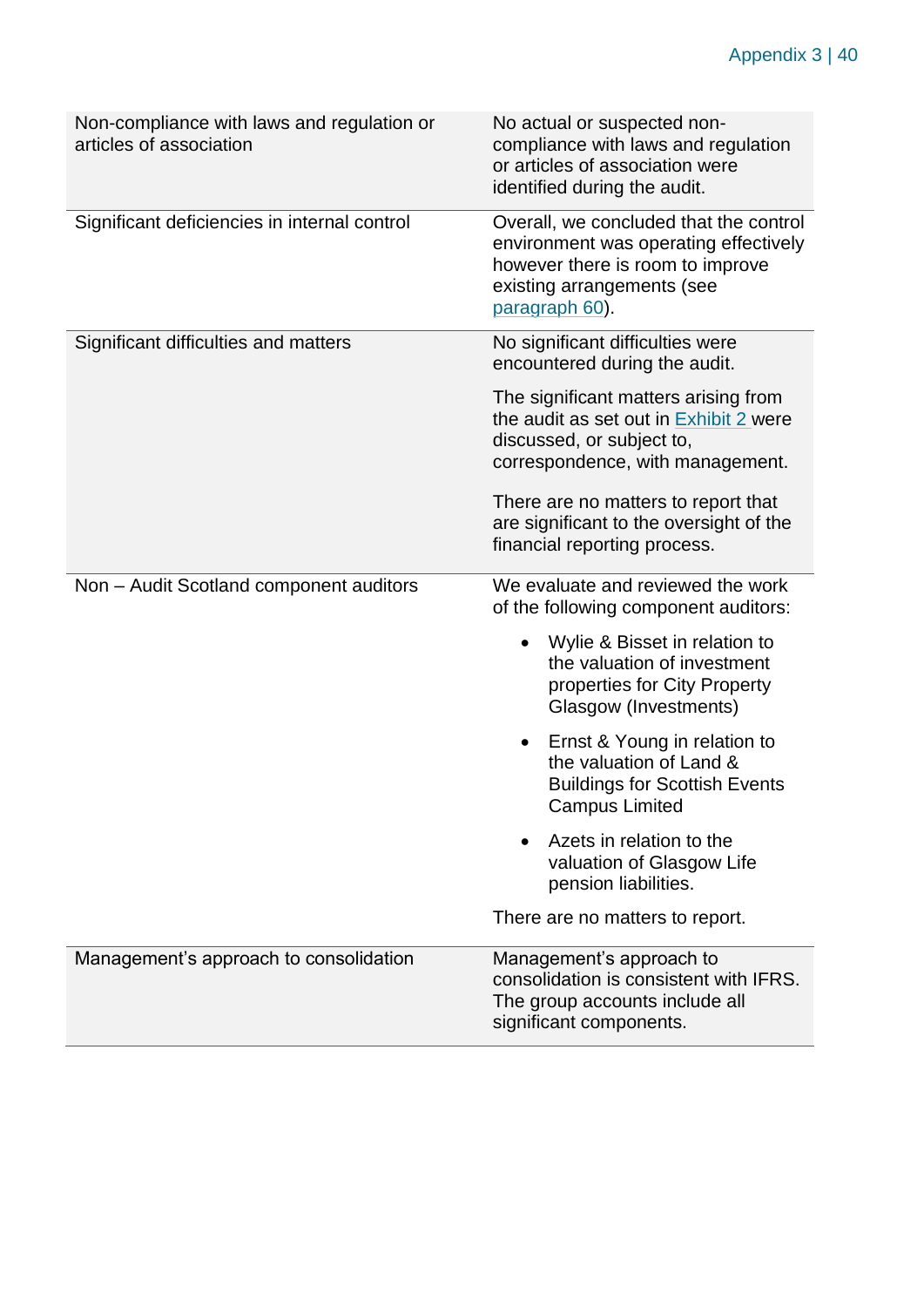# <span id="page-40-0"></span>**Appendix 4**

Summary of national performance reports 2020/21

April [Affordable housing](https://www.audit-scotland.gov.uk/report/affordable-housing)

**June** [Highlands and Islands Enterprise: Management of Cairngorm mountain and](https://www.audit-scotland.gov.uk/report/highlands-and-islands-enterprise-management-of-cairngorm-mountain-and-funicular-railway)  [funicular railway](https://www.audit-scotland.gov.uk/report/highlands-and-islands-enterprise-management-of-cairngorm-mountain-and-funicular-railway)

[Local government in Scotland Overview 2020](https://www.audit-scotland.gov.uk/report/local-government-in-scotland-overview-2020)

July [The National Fraud Initiative in Scotland 2018/19](https://www.audit-scotland.gov.uk/report/the-national-fraud-initiative-in-scotland-201819)

**January** [Digital progress in local government](https://www.audit-scotland.gov.uk/report/digital-progress-in-local-government) [Local government in Scotland: Financial overview 2019/20](https://www.audit-scotland.gov.uk/report/local-government-in-scotland-financial-overview-201920)

February [NHS in Scotland 2020](https://www.audit-scotland.gov.uk/report/nhs-in-scotland-2020)

March [Improving outcomes for young people through school education](https://www.audit-scotland.gov.uk/report/improving-outcomes-for-young-people-through-school-education)